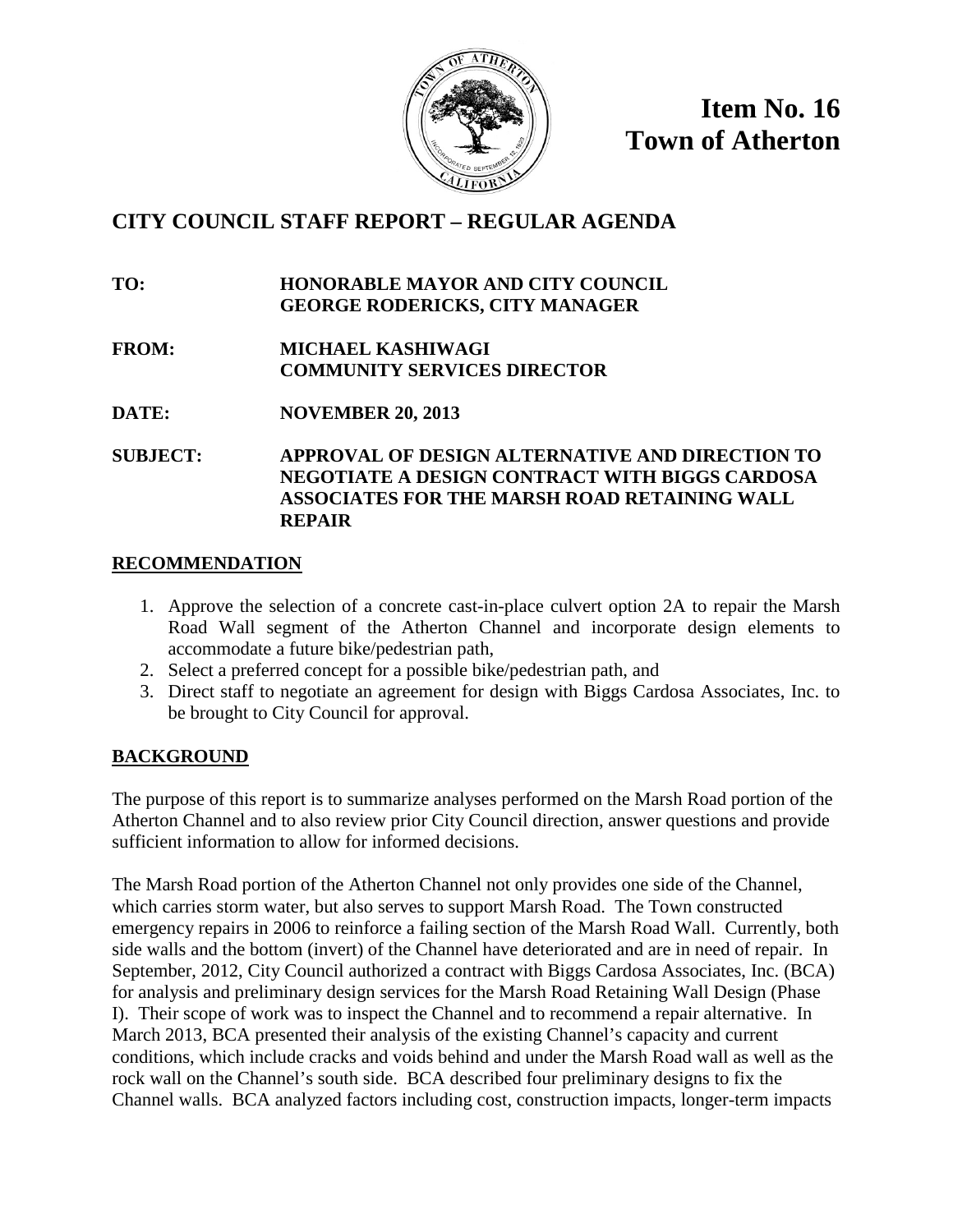#### **Marsh Road Retaining Wall Design Alternative Selection and Authorization to Negotiate Design Contract November 20, 2013 Page 2 of 4**

and other qualitative factors. Two alternatives stood out as superior, based on their ability to implement repairs at least cost (both approximately \$2.1 million): Option 2A, Cast-in-place Wall and Option 3, Soil Nail Wall. Both options could accommodate a future cover. Council reached consensus to drop options 1 and 2B based on the consultant's recommendations. City Council requested analysis of two additional options: a steel pipe and a covered concrete box culvert (Option 4A), and also requested additional analysis of long-term impacts, including maintenance costs. At a workshop in October, 2013, BCA presented their findings that these options would be significantly more expensive than Options 2A and 3 and also would require more intensive environmental review and documentation, as well as more intensive environmental compliance measures.

At the October workshop, Council reached consensus to eliminate options 3 and 4B from further consideration, due to higher costs, limited future flexibility and other drawbacks as noted in the Table 1. Council then focused its interest on the two highest scoring remaining options, options 2A, cast-in-place walls and invert and option 4A, a box culvert. Table 1 summarizes BCA's conclusions.

|                 | <b>TABLE 1</b> |              |                                                     |  |  |  |  |
|-----------------|----------------|--------------|-----------------------------------------------------|--|--|--|--|
| <b>OPTION</b>   | <b>TYPE</b>    | <b>SCORE</b> | <b>COMMENTS</b>                                     |  |  |  |  |
|                 | Soldier pile   | 29           | Higher cost                                         |  |  |  |  |
| 2A              | Cast-in-place  | 30           | Preferred, allows future $2nd$ pipe                 |  |  |  |  |
| 2B              | Pre-cast       | 25           | Higher cost, greater construction impacts           |  |  |  |  |
| $\overline{3}$  | Soil nail      | 33           | Desirable, same cost as $2A$ , precludes $2nd$ pipe |  |  |  |  |
| 4A              | Box culvert    | 29           | Same as 2A, but longer permitting time, higher cost |  |  |  |  |
| $\overline{AB}$ | Steel pipe     | 26           | Higher cost, less durable                           |  |  |  |  |

As a result of City Council discussion at the October workshop, staff and BCA performed additional analysis on the following items:

- Could a solid concrete cover be placed over the Channel, what are its costs, schedule impacts, and impact hydraulic capacity?
- Could an open cover supporting a boardwalk be placed over the Channel, what are its costs, schedule and hydraulic capacity impacts?
- If the Channel were repaired and not covered at this time, what would the additional cost be to place a cover in the future?
- Environmental, permitting and scheduling implications of covering the Channel
- Urgency of repairs?

#### **FINDINGS**

BCA prepared a supplemental report as a follow-up to their September 16, 2013 Type Selection Memorandum. In the follow-up, they performed additional analysis on three options, two of which are variants of Option 2A. In two alternatives, a cover is added later and in one, shown as option 4A, the cover is formed and cast along with construction of the Channel sides and bottom to form a box culvert. All three options restore structural integrity and address the risk of wall and road failure.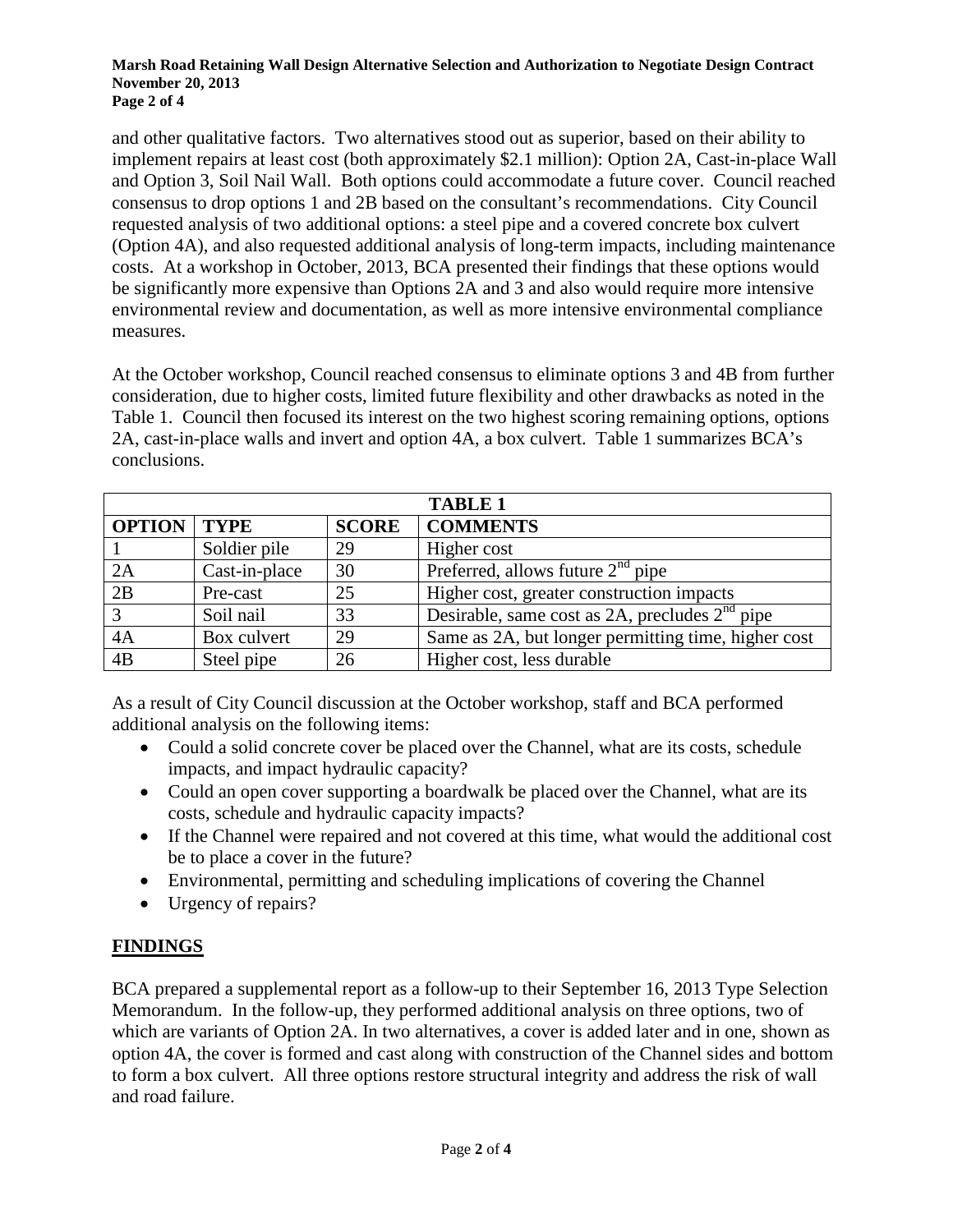#### **Cast-in-place Alternative with Possible Concrete Cover**

Alternative 2A-1 would construct cast-in-place concrete walls and invert at a construction cost of \$2,384,000 in current dollars, which excludes a safety railing. It would be capable of having a cover added, at a cost in current dollars of \$1,057,000. The additional cost would be up to 20% higher, plus inflationary impacts, if the cover were built later than the initial construction. Replacement of the existing chain link fence would cost between \$160,000 and \$590,000, depending on the railing selected. The Channel capacity would initially remain unchanged at 467 cubic feet per second (cfs). Staff assumes that this repair project would be environmentally approved under a Negative Declaration. Staff also assumes that a CA Fish and Game permit could be relatively easy to acquire, and that no other regulatory permits are needed, since the Channel invert in this area is already paved with concrete. Without a cover, it is assumed that no additional environmental mitigation would be required.

#### **Cast-in-place Alternative with Possible Boardwalk**

Alternative 2A-2 would be the same construction of the walls and invert at the same cost of \$2,384,000. The cover, which could be added later, would be taller than the concrete lid, since the bottom would need to be raised higher above the Channel to avoid snagging debris. The boardwalk and supporting structure is estimated to cost \$2,006,000 in current dollars. The boardwalk would be suspended over the Channel and would allow light and air into the Channel. The Channel capacity would remain unchanged at 467 cubic feet per second (cfs) with or without the boardwalk.

#### **Box Culvert**

The last alternative to be considered, 4A, was previously discussed at the October workshop. It would have a concrete cover constructed at the same time as the Channel walls and invert. Its estimated construction cost is \$2,859,000 in current dollars. No safety railing would be installed. By connecting to the existing box culvert immediately west of Bay Road, the box culvert could carry 650 cfs if the culvert operated under pressure. However, BCA recommends that relief openings be installed so that there would be no change in hydraulic conditions. Alternative 4A, as well as Alternative 2A-1 with a cover, would therefore not change flooding north of Marsh Road in the Athlone Terrace neighborhood or west of Route 101.

If Council wants to consider changes to design which would increase hydraulic capacity, additional studies and environmental clearance concerns would need to be analyzed. Even without any change in hydraulics, construction of a cover over the existing open channel would require additional environmental analysis, at an estimated cost of \$400,000. In addition, regulatory agency permitting and environmental mitigation would probably be required. Staff has no estimate of these costs at this time. Engineering consultants have suggested that this effort could add 24 to 36 months to the project's schedule.

#### **Possible Bike/Pedestrian Path and Funding**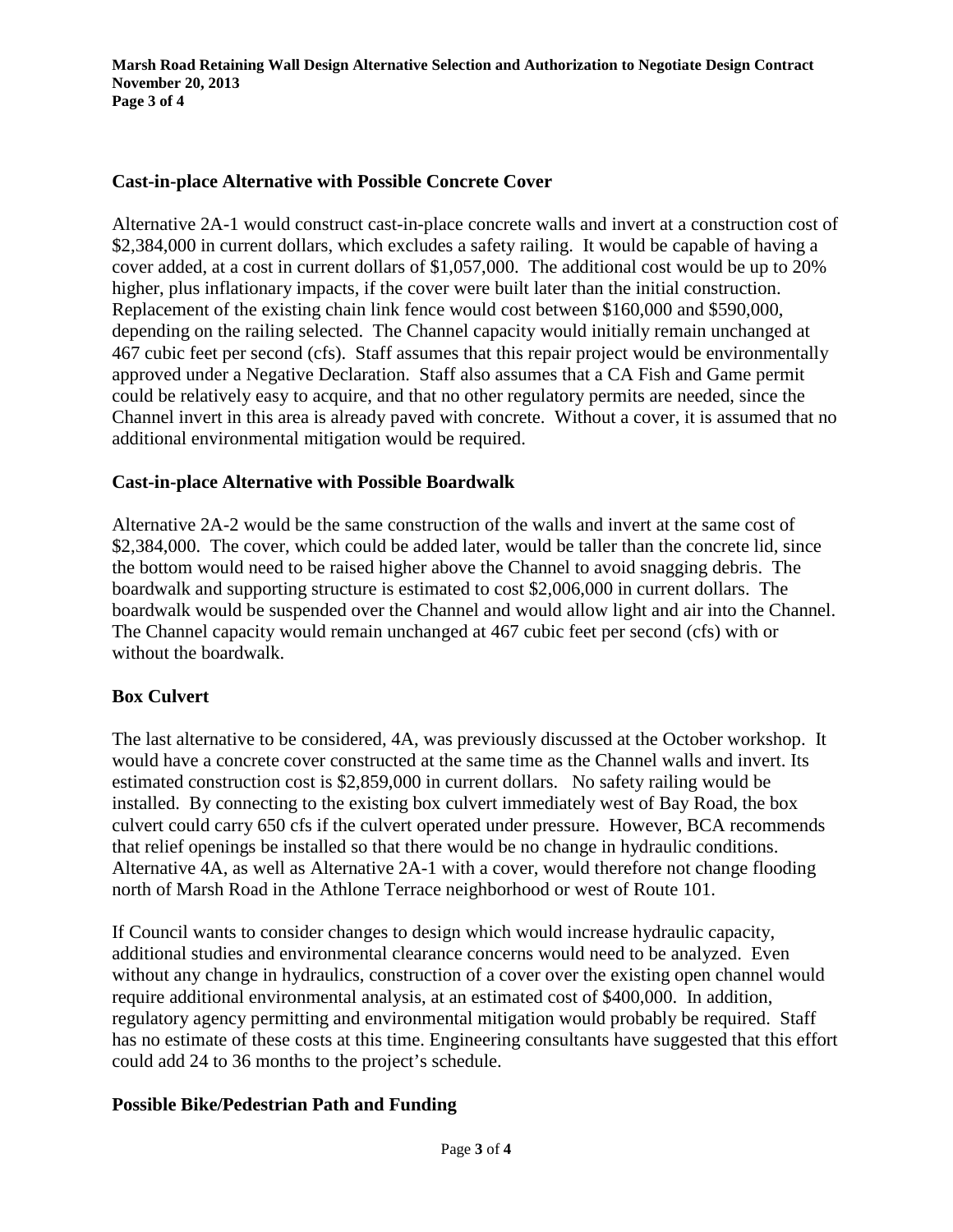Council requested that consideration be given to the installation of a bike/pedestrian path atop the Channel. All three of the alternatives under consideration can accommodate a bike/ped path. However, some additional actions would need to be taken. In order to pursue grant funding, whether competitive or matching, a path would need to be incorporated into local and regional bikeway master plans showing connections at the beginning and end of the route. Not only is this essential for project funding, but it is also necessary as a practical matter for users. Without these connections, a path would terminate without a safe alternative for users. Staff is working with adjacent jurisdictions to develop alternatives. By the time the Channel repair project's design is nearly complete, an alternative may be adopted, thus allowing an additive alternate to the bid; however, at this time a possible path does not allow for regional connections. Also, as noted elsewhere, additional environmental and permitting activities would be required to implement a path.

Once the path is included in both Atherton's and the County's Bike Master Plan, staff would pursue funding for the path and for the Channel's cover, which would be required to support the path. Pursuit of funding would occur in parallel with design and permitting for the Channel repair.

#### **ENVIRONMENTAL ANALYSIS**

The Planning Department has determined that repair of the Marsh Road portion of the Atherton Channel is Categorically Exempt, pursuant to CEQA Guidelines Section 15302(c), replacement or reconstruction of existing utility systems and/or facilities involving negligible or no expansion of capacity.

#### **FISCAL IMPACT**

The project is included in the Five Year Capital Improvement Program with four sources of funds for a total of \$2,764,000. The current FY 13-14 budget is \$210,000. The major source is the Special Parcel Tax, with Road Construction Impact fees, Measure A and Atherton Channel funds making up the balance. These funds are adequate for construction of Alternative 2A with no cover or path. Funds would need to be identified and appropriated in the future for environmental analysis and mitigation and for construction of a cover, if this were directed by City Council.

Enc: Type Exhibit 2A-1 Type Exhibit 2A-2 Type Exhibit 4A BCA Supplemental Memo dated 11/14/13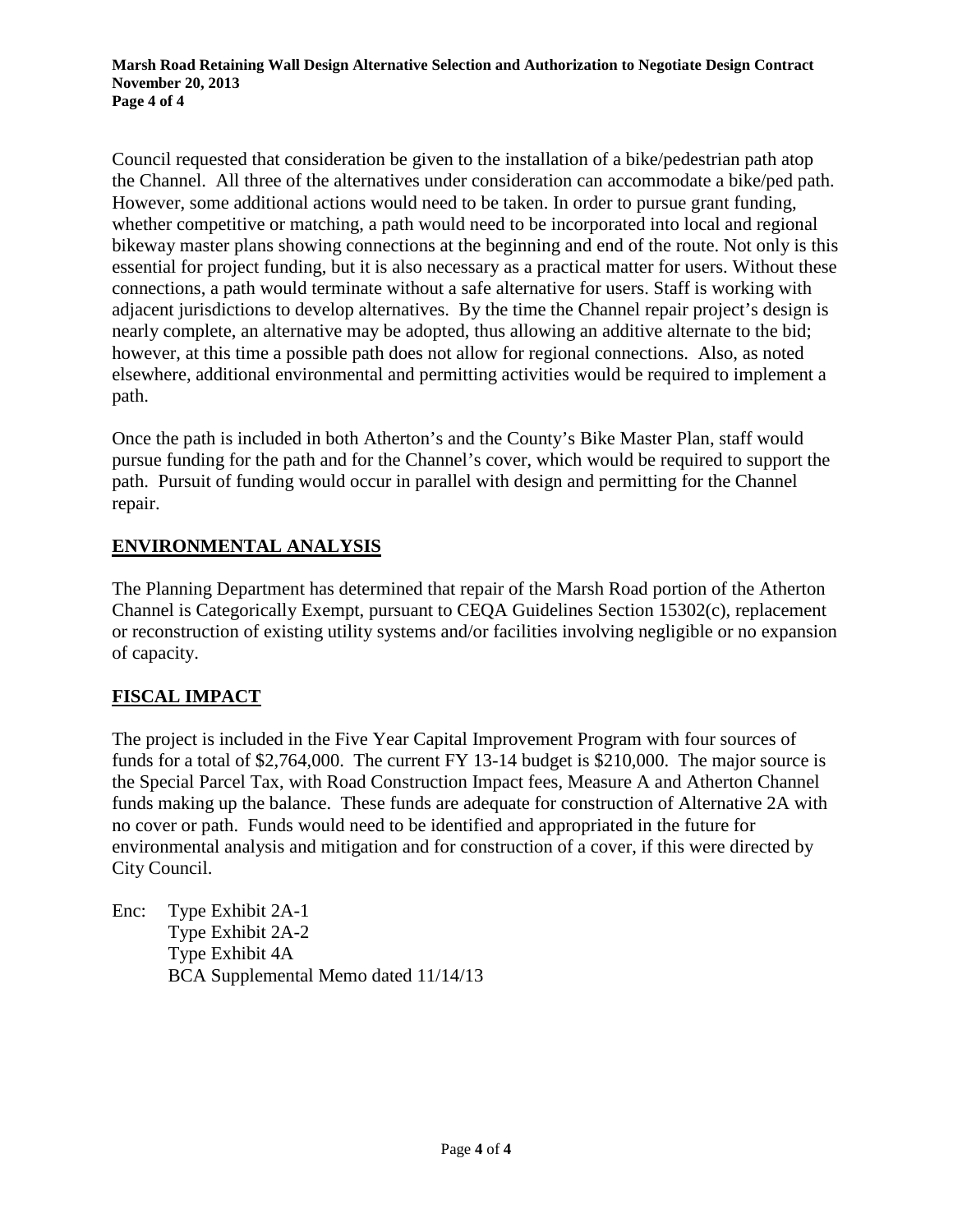

 $\frac{1}{3}$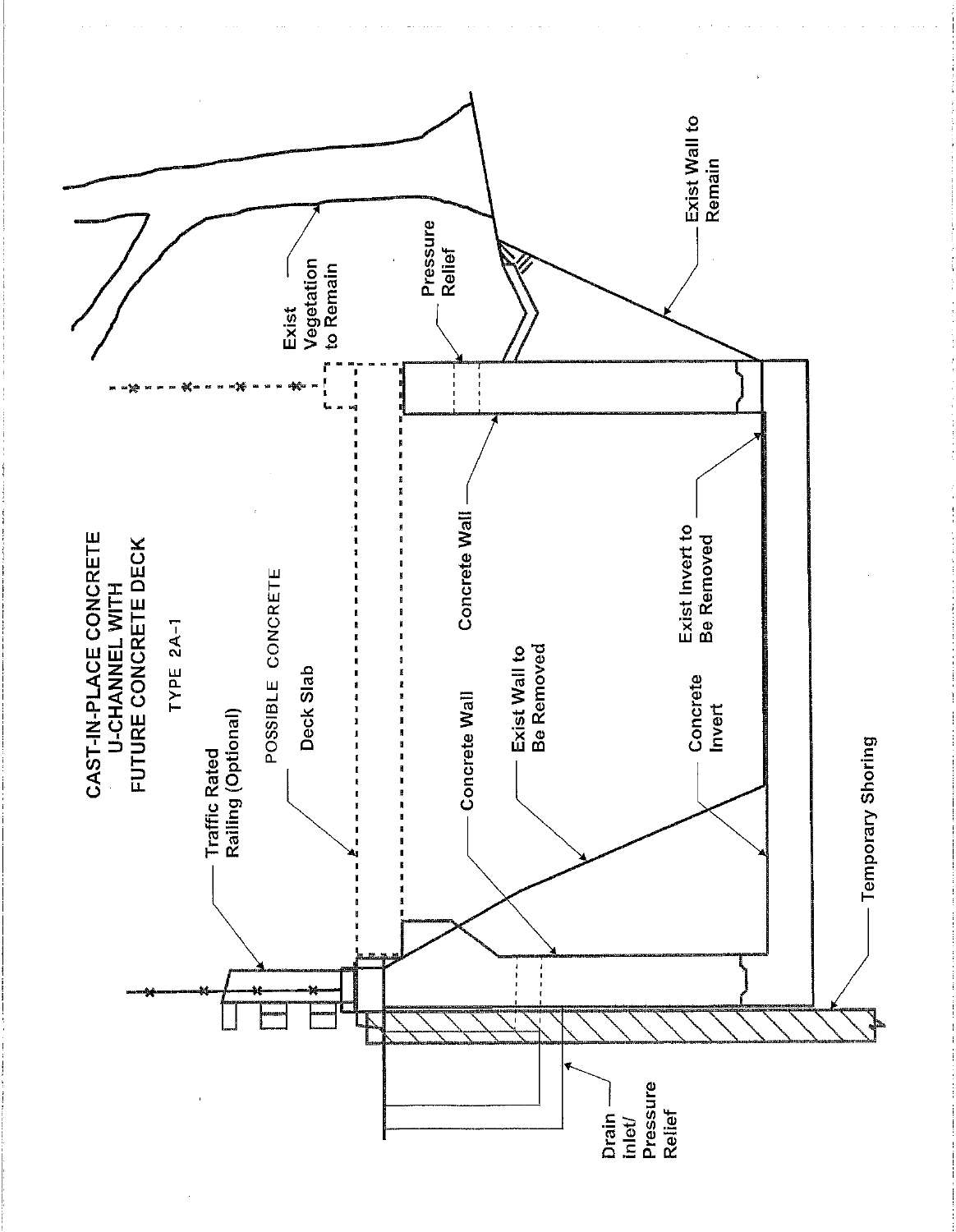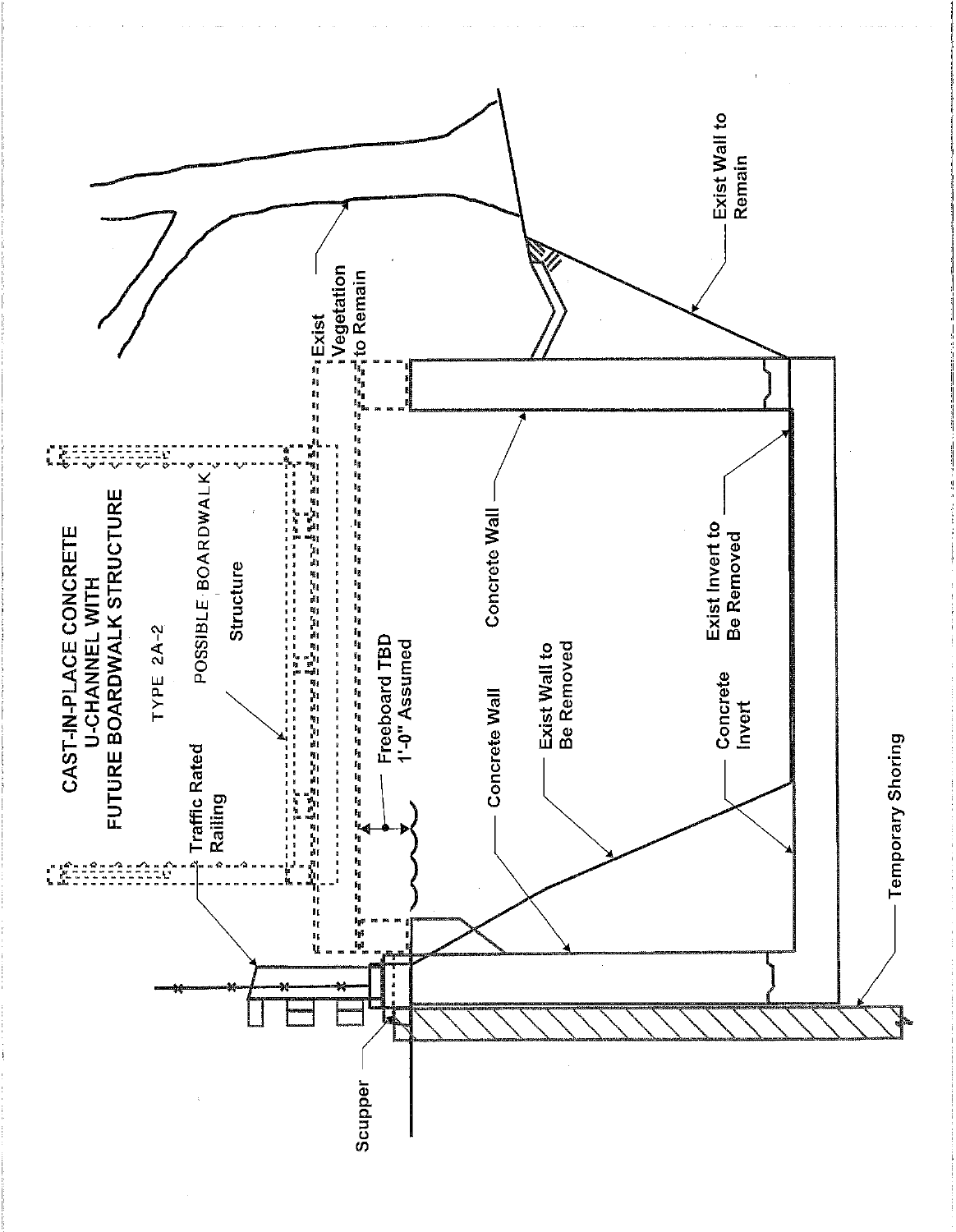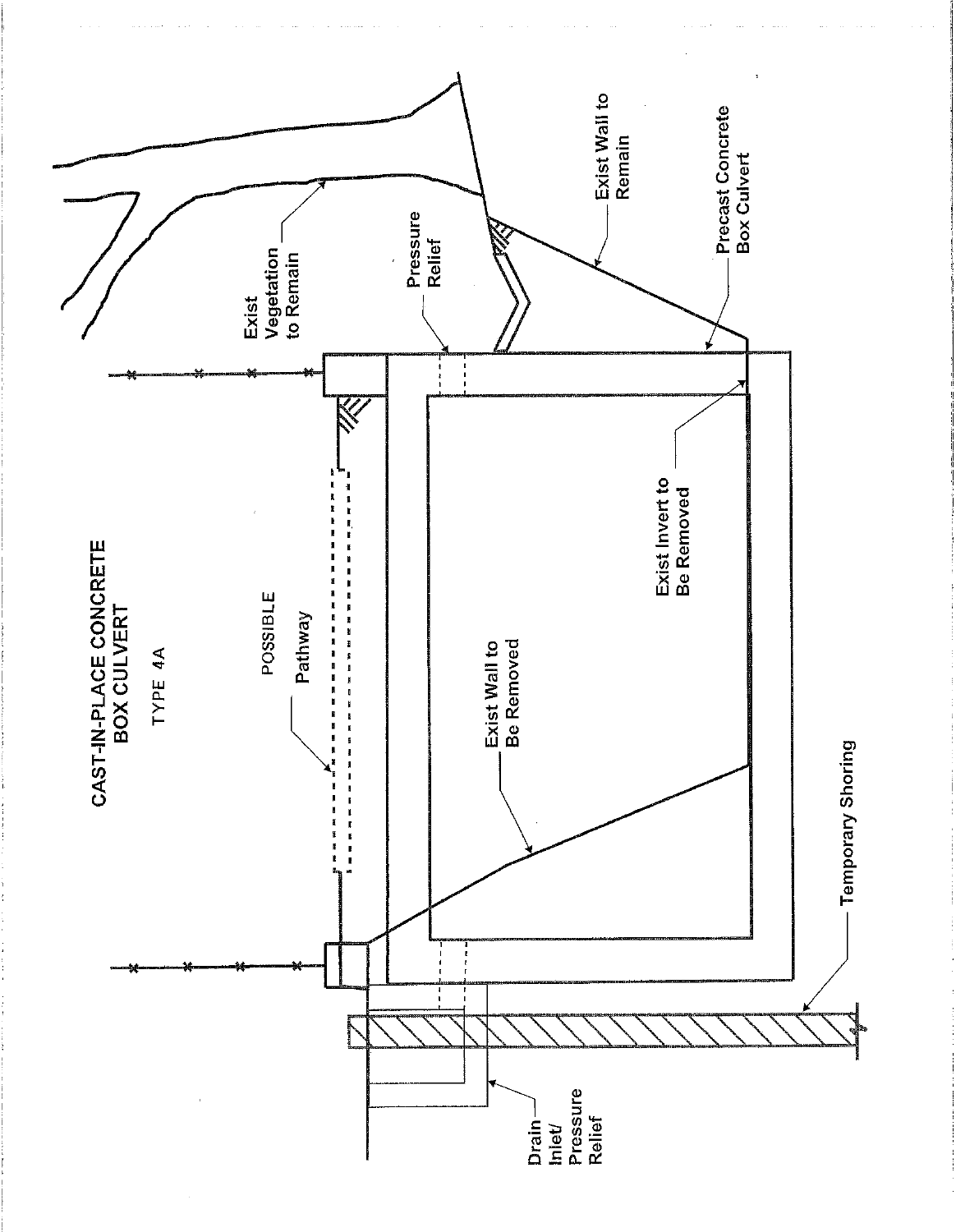865 The Alameda San Jose, CA 95126-3133 Telephone 408-296-5515<br>Facsimile 408-296-5114

Project Number: 2012 243 Date: November 14, 2013

Re: Marsh Road Retaining Wall Project

Town of Atherton To: 91 Ashfield Road Atherton, CA 94027

Attn: Gordon Siebert

Mr. Siebert:

Biggs Cardosa Associates, Inc. has prepared the following memorandum in response to questions raised by the Town of Atherton Council at a Special Council Meeting regarding the Marsh Road Channel Repair Project on Wednesday evening, October 2, 2013. The questions during this special session pertained to clarifying some specific hydraulic capacities within the channel. There was also a desire to expand on the closed channel options presented at the special session.

#### **HYDRAULICS**

With regards to the project hydraulics, further analysis was produced to define the amount of flow leaving the channel at the Fair Oaks Culvert. As was stated in the preliminary Hydraulics Report within out Type Selection Memorandum, the water during a 10-year event will overtop the existing bank along the east side of the channel along the project limits. A significant loss in channel flow is not anticipated due to this overtopping. This volume during the 10-year event flow leaving the channel at the Fair Oaks Culvert is approximately 230 cfs during the 10-year event.

Additionally, any revision to the existing outflow conditions may also incur additional studies and Environmental Clearance concerns. Restricting the channel will improve the local flooding issues within the project limits but may have an adverse impact to downstream flooding conditions. It is anticipated that constricting the flood situation within the project limits will cause increased flooding downstream of US101 for a 10 year or greater event occurrence. It may also have other impacts to other downstream areas.

As such, it is recommended that we maintain the exiting flow and flood condition within the project limits so that we maintain the existing flow volumes downstream of the project. This will require that we place water pressure relief openings to allow the overflow to occur within the channel. This will basically simulate the open condition even though the channel is covered. It is likely that these pressure relief openings will be concentrated at the ends of the channel and then located intermittently throughout channel length. Under this condition, the additional environmental issues associated with the hydraulics concerns will not be significant for these options. There will still be potential issues for regulatory approval.

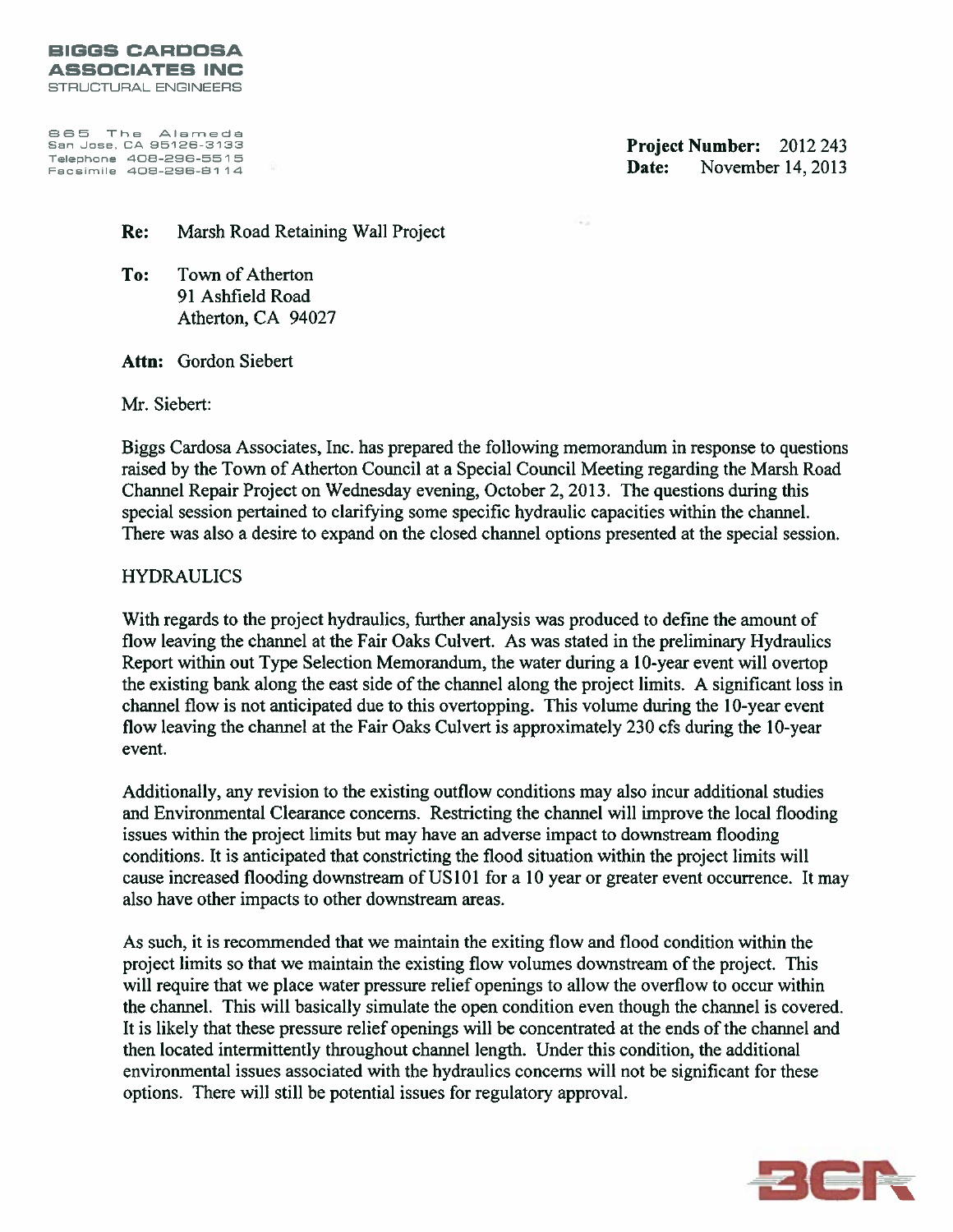#### **REFINED CHANNEL OPTIONS**

As indicated in the special session, the Town council was inclined to cover the open channel segment and proposed reviewing two options for covering the channel, 1) Option 4A – Cast-inplace Reinforced Box Culvert, and 2) Option 2 – Cast-in-place Concrete U Channel modified to accommodate a future pedestrian and bicycle boardwalk structure. These items were later clarified with Town Staff at a subsequent meeting. After conversations with the Town Staff at a meeting on Oct 23, 2013, it was decided for this memorandum that we focus on cost and design comparisons of the following alternatives:

- Cast-In Place Concrete Box Culvert
- Cast-In Place Concrete U-Channel with Future Concrete Deck Slabs
- Cast-In Place Concrete U-Channel with Future Boardwalk Structure

Sketches of all three alternatives are attached for your review and reference. These options are basically modification of existing Options contained within our Type Selection Memorandum dated Sept 16, 2013 and as a result are all feasible. They will have the same pros and cons for those alternatives as contained within that document. The Concrete U-Channel Options have the advantage of being able to accommodate the repair work as originally scoped, but allows for the easy incorporation of the future pedestrian and bicycle facility that the Town is looking to include with the closed option.

As has been stated several times, the closed option systems are outside of the original direction of providing an open channel rehabilitation/replacement for the existing concrete lined and rock walled channel. While the closed system is a viable alternative and has been added to our Type Selection Memorandum, this option may incur additional cost and time delay to resolve potential Environmental Clearance and permitting concerns.

#### Cast-in-Place Concrete Box Culvert:

This alternative uses standard cast-in-place construction techniques to replace the existing channel with a cast-in-place, reinforced concrete box culvert. The west (left) wall would be removed and the new box culvert would be cast-in-place just to the west of the existing east (right) bank. By casting the new box culvert adjacent to the old wall, slope stability and tree impacts associated with removal of the wall are eliminated. It can accommodate a raised sidewalk and path in the future condition and the temporary chain link fence can remain in place or be removed



#### Pros and Cons:

- + Minimal impact to existing east bank trees/vegetation
- + Accommodates future pedestrian/bicycle pathway project
- + Cheaply incorporates pathway project
- + Majority of construction performed within the channel limits (minimal equipment staging on Marsh Road)
- Temporary shoring required to facilitate existing wall removal and in-channel construction
- Might not qualify as CatEx under CEQA

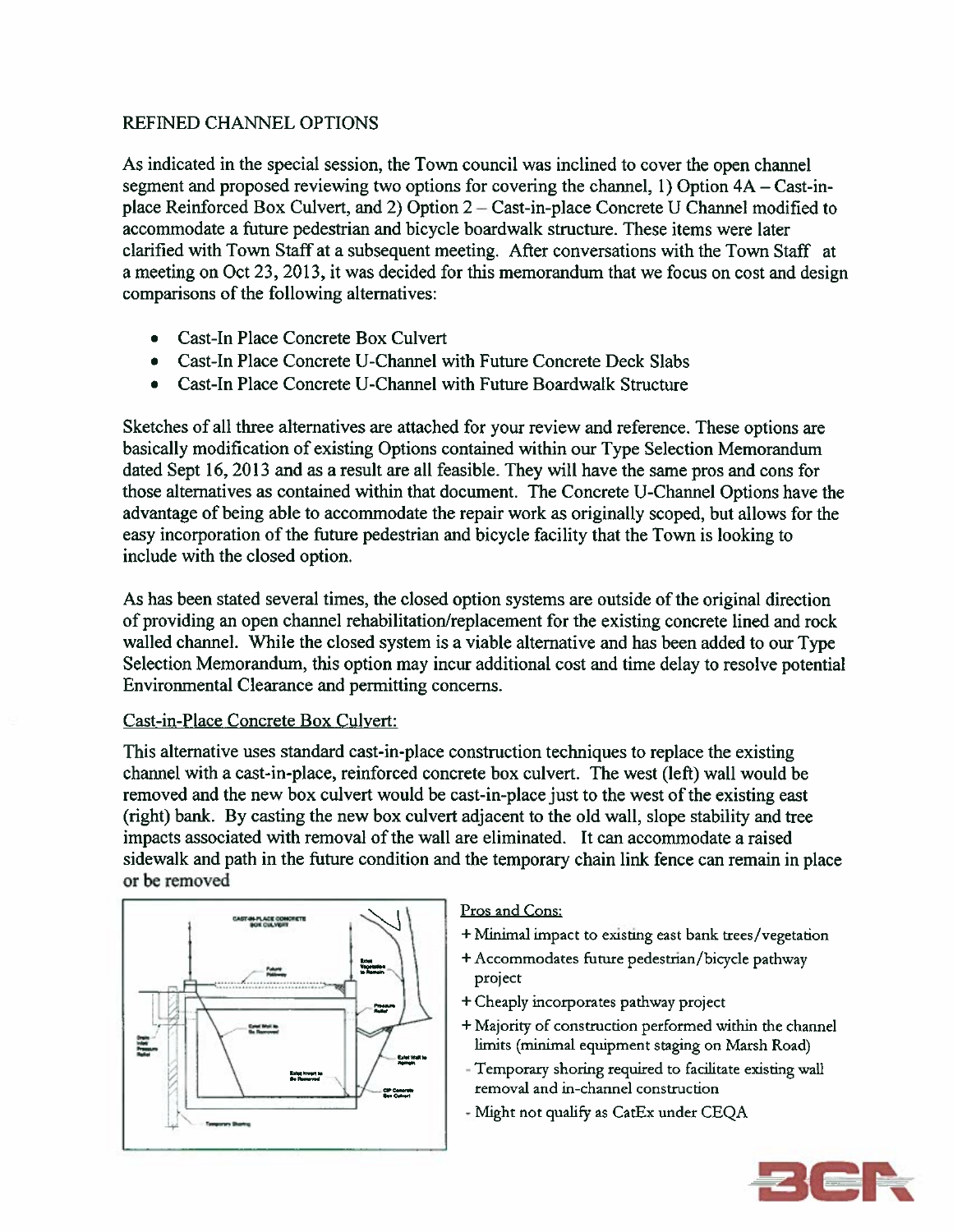#### Cast-in-Place Concrete U-Channel with Future Concrete Deck:

This alternative uses standard cast-in-place construction techniques to replace the existing channel with a cast-in-place, reinforced concrete U-frame channel. A future deck can be constructed with poured cast-in-place concrete decking or erected precast concrete deck units.



slab erection process

#### Pros and Cons:

- + Qualifies as CatEx under CEQA (initial construction)
- + Minimal impact to existing east bank trees/vegetation
- + Designed to accommodate future Pedestrian/Bicycle Pathway project
- + Majority of construction performed within the channel limits (minimal equipment staging on Marsh Road) (initial construction)
- Temporary shoring required to facilitate existing wall removal and in-channel construction (initial construction)
- May have a greater impact to trees during precast deck

#### Cast-in-Place Concrete U-Channel with Future Boardwalk Structure:

This alternative uses standard cast-in-place construction techniques to replace the existing channel with a cast-in-place, reinforced concrete U-frame channel. A future boardwalk structure can be constructed with prefabricated steel truss spans supported on steel beams spanning the channel.



#### Pros and Cons:

- + Qualifies as CatEx under CEQA (initial construction)
- + Minimal impact to existing east bank trees/vegetation
- + Designed to accommodate future Pedestrian/Bicycle Pathway project with separate boardwalk structure
- + May create more open feel within the channel
- + Majority of construction performed within the channel limits (minimal equipment staging on Marsh Road) (initial construction)
- Temporary shoring required to facilitate existing wall removal and in-channel construction (initial construction)

- May have greater impacts to the trees during prefabricated truss erection process

#### **CHANNEL OPTION COSTS**

Preliminary estimates of probable construction costs were prepared for each Option based on anticipated Contractor construction operations. Refer to Attached Engineer's Estimate for additional information:

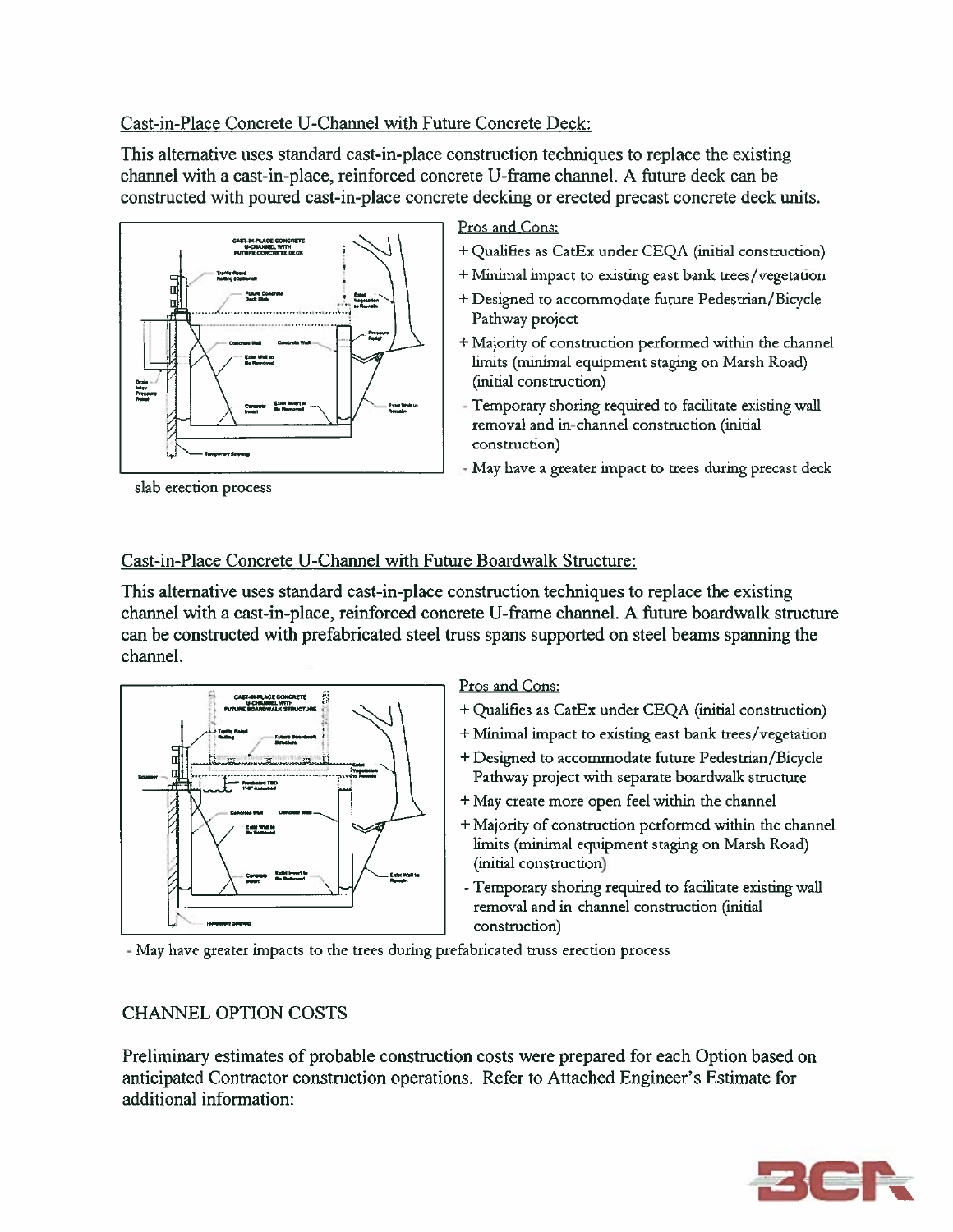| <b>Alternate</b>                                   | <b>Project Cost</b> | <b>Channel</b><br>Length<br>(LF) | Cost/LF<br><b>Channel</b> |
|----------------------------------------------------|---------------------|----------------------------------|---------------------------|
| Concrete Box Culvert                               | \$2,859,000         |                                  | \$1,584                   |
| Future Pathway above Box                           | \$150,000           | 1,805                            | \$83                      |
| Total                                              | \$3,010,00          |                                  | \$1,667                   |
| Cast-in-Place U-Channel (Future<br>Concrete Deck)  | \$2,384,000         |                                  | \$1,321                   |
| <b>Future Concrete Deck</b>                        | \$1,057,000         | 1,805                            | \$585                     |
| Total                                              | \$3,441,000         |                                  | \$1906                    |
| Cast-in-Place U-Channel Only (Future<br>Boardwalk) | \$2,384,000         |                                  | \$1,321                   |
| <b>Future Boardwalk Structure</b>                  | \$2,006,000         | 1,805                            | \$1,111                   |
| <b>Total</b>                                       | \$4,389,000         |                                  | \$2,432                   |

Above costs are based on past project experience and readily available industry cost data at time of report preparation. Estimated costs include structural items of work only and are limited to baseline aesthetics. Other non-structural, incidental work items, such as temporary fencing, site restoration, etc, are not included. The above estimates also include the cost of the future items of work

Projected additional costs for replacement of the chain link fencing with a steel railing are on the order of \$160,000 to \$590,000 depending on the railing selected.

Projected additional costs for colorizing and texturing the exposed concrete surfaces beyond standard concrete/shotcrete finishes are on the order of \$30,000 to \$300,000 depending on the treatments selected with the lower end cost being indicative of simple concrete coloring of the east wall and the upper end being indicative of more complex combination of texture and color such as a sculpted rock finish applied to both walls

Potential modification of the existing Fair Oaks Avenue Box Culvert head wall is not included in the channel repair project scope of work and therefore conceptual headwall modification cost estimates were not developed or included in the above Type Selection alternative costs.

#### ADDITIONAL CONCERNS

Deferring replacement runs the risk of additional channel deterioration leading to potential localized failures which would require emergency repair similar to the 2006 failure which

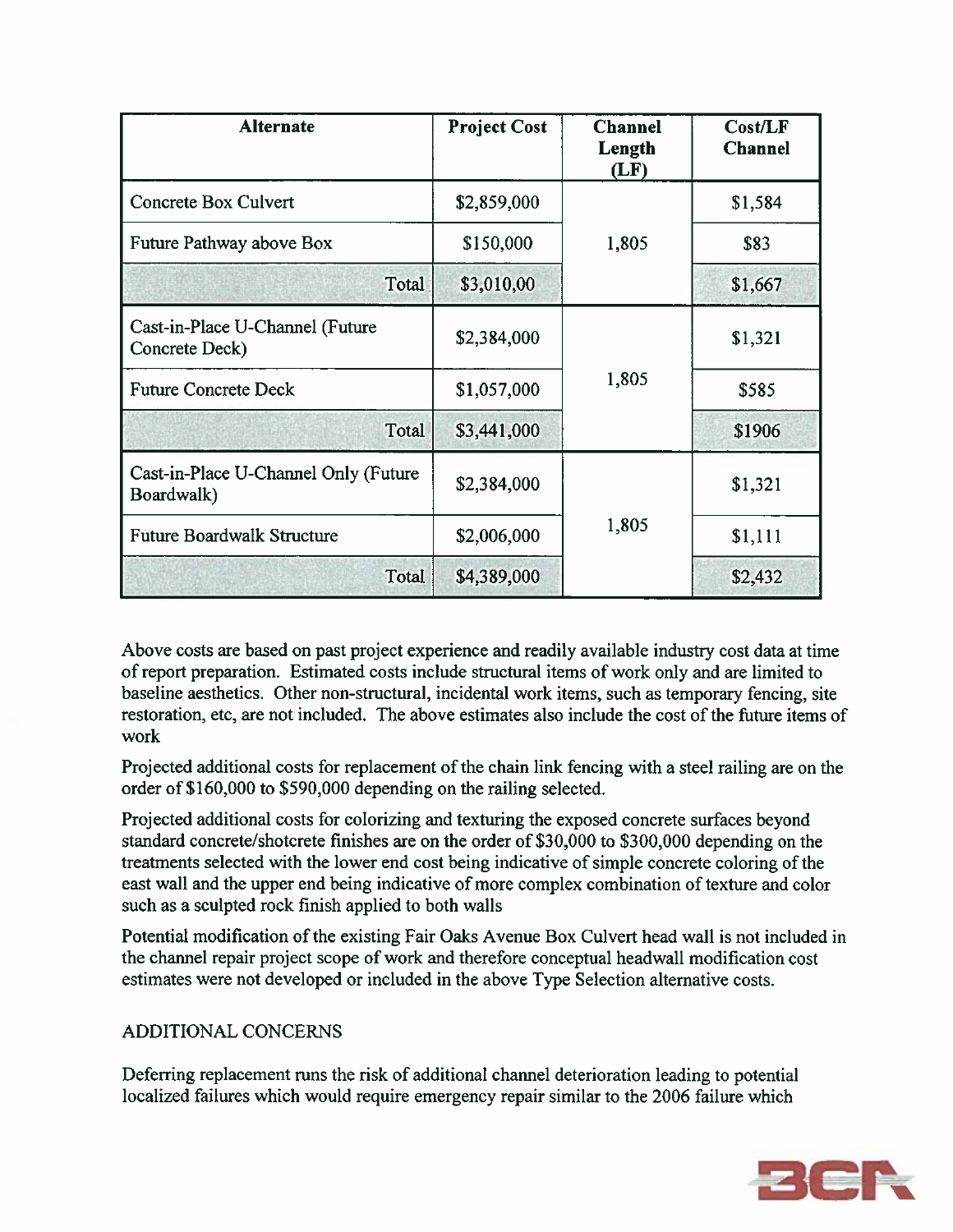resulted in significant local traffic disruption and costs to the Town on the order of \$85,000. Additionally, the distressed wall is currently supporting Marsh Road, which is the major connecting road from the US101 into the Town of Atherton. As a result, any localized failure of the channel would have a major impact and inconvenience to the Town and its residents. Localized failures could occur under overstressing of the wall due to substantial vehicular loading or overloaded vehicles. This is a highly traveled thoroughfare and the main access into the Town. The distress levels can be exacerbated by fluctuating groundwater and flow conditions during regular and storm conditions.

If the Town wishes to defer the channel repairs to provide additional time to secure environmental clearance for covering the channel in concert with the repair, we recommend that the Town implement a more robust maintenance and inspection program during that period. It is recommended that regular channel inspection and maintenance be performed by the Town until the channel replacement is complete. Activities should include monitoring all significant cracks and bulges in the walls, and patching of all significant voids in the walls and invert slab. However, it needs to be clearly noted that even with regular high quality inspection and maintenance, it is our opinion that future degradation and localized failures may still occur during that period.

While the channel has virtually no biological value, the regulatory agencies will still be loath to permit a project that places an open channel into a buried culvert. The trend, especially in the Bay Area, is to pursue options for "day lighting" channels and the restoration of natural creek function in terms of wildlife habitat. This site is narrow, straight, and constrained on both sides. Opportunities for widening, creating meanders, riffles/pools, and revegetation are limited if not virtually non-existent. Such options may be what regulators will want the Town to explore.

Additionally, the desired alternative of placing this channel into a closed/covered box section will be difficult to obtain the necessary regulatory permits. It is also likely that they will treat the boardwalk in the same manner as it will essentially cover the channel, albeit in a different way. Typically, the agencies require compensatory mitigation for loss of linear features, even armored, urbanized channels like this one. It may be expected that the regulatory agencies may require a compensation of a linear foot of channel day lighted and restored for each linear foot of channel buried. There may be difficulties in accommodating these requirements so there may be some discussion about alternative meaningful enhancement/restorations along a channel or waterway, preferably along the same watershed. Other less preferable alternatives may be visited and negotiated, however this can draw out the Environmental and permitting processes. Therefore, if the Town wishes to pursue a covered option and construct concurrently with the repairs, it is anticipated that this would have the potential to extend the Environmental Clearance approval and permitting out an additional 24 to 36 months. The U-channel option that allows for future covering has the added flexibility to decouple the repair and future improvement projects allowing the repairs to proceed immediately with under a Categorical Exemption environmental clearance and still readily accommodates for the future pedestrian improvements.

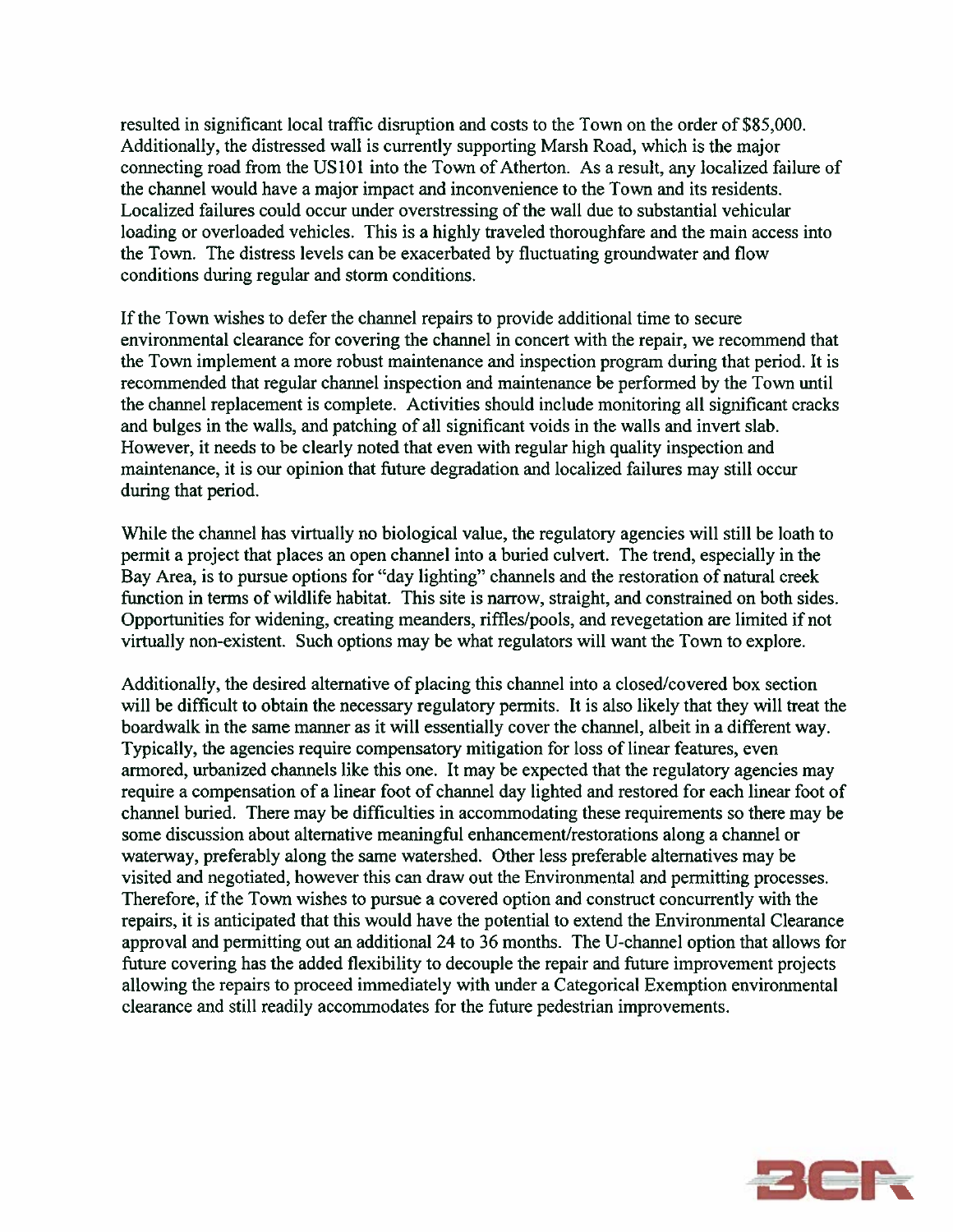| X.                         | <b>GENERAL PLAN ESTIMATE</b>                                               |                                                          |                                             |                    | ADVANCE PLANNING ESTIMATE |                          |
|----------------------------|----------------------------------------------------------------------------|----------------------------------------------------------|---------------------------------------------|--------------------|---------------------------|--------------------------|
| Revised - December 3, 2007 |                                                                            | <b>RCVD BY:</b>                                          |                                             |                    | IN EST:                   |                          |
|                            |                                                                            |                                                          |                                             |                    | <b>OUT EST:</b>           |                          |
|                            | <b>BRIDGE:</b> Marsh Road Channel                                          | <b>BR. No.:</b>                                          | Option -                                    |                    | <b>DISTRICT:</b>          | 04                       |
| TYPE:                      | Cast-In-Place Concrete Box Culvert w/ Future Pathway                       |                                                          |                                             |                    | RTE:                      | <b>LOCAL</b>             |
| CU:                        |                                                                            |                                                          |                                             |                    | CO:                       | <b>SM</b>                |
| EA:                        |                                                                            |                                                          |                                             |                    | PM:                       |                          |
|                            | LENGTH:                                                                    | 1,805.00                                                 | Height                                      | Varies             | <b>AREA</b> (SF)= Varies  |                          |
|                            | <b>DESIGN SECTION:</b>                                                     | <b>BCA</b>                                               |                                             |                    |                           |                          |
|                            | # OF STRUCTURES IN PROJECT :                                               | $\mathbf{1}$                                             |                                             | EST. NO.           | 35%                       |                          |
|                            | <b>PRICES BY:</b>                                                          | <b>BCA</b>                                               |                                             | <b>COST INDEX:</b> |                           |                          |
|                            | <b>PRICES CHECKED BY:</b>                                                  |                                                          |                                             | DATE:              |                           |                          |
|                            | <b>QUANTITIES BY:</b>                                                      | <b>SOO</b>                                               |                                             | DATE:              | 07/19/2013                |                          |
|                            | <b>CONTRACT ITEMS</b>                                                      | <b>TYPE</b>                                              | <b>UNIT</b>                                 | <b>QUANTITY</b>    | <b>PRICE</b>              | <b>AMOUNT</b>            |
| 1                          | REMOVE CONCRETE (CHANNEL)                                                  |                                                          | <b>CY</b>                                   | 818                | \$85.00                   | \$69,530.00              |
| $\overline{2}$             | <b>TEMPORARY SHORING</b>                                                   |                                                          | ${\rm SF}$                                  | 15,024             | \$20.00                   | \$300,480.00             |
| 3                          | STRUCTURE EXCAVATION (CULVERT)                                             |                                                          | <b>CY</b>                                   | 2,335              | \$45.00                   | \$105,075.00             |
| $\overline{\bf{4}}$        | STRUCTURE BACKFILL (CULVERT)                                               |                                                          | $\overline{\text{CY}}$                      | 1,855              | \$20.00                   | \$37,100.00              |
| 5                          | STRUCTURAL CONCRETE, CULVERT                                               |                                                          | $\overline{\text{CY}}$                      | 2,161              | \$450.00                  | \$972,450.00             |
| 6                          | <b>BAR REINFORCING STEEL (CULVERT)</b>                                     |                                                          | LB                                          | 497,285            | \$1.10                    | \$547,013.50             |
| $\overline{7}$             | <b>CHAIN LINK FENCE</b>                                                    |                                                          | LF                                          | 1,805              | \$15.00                   | \$27,075.00              |
| 8                          | <b>CONCRETE PAVEMENT</b>                                                   |                                                          | $\rm SF$                                    | 14,440             | \$7.50                    | \$108,300.00             |
| $\overline{9}$<br>10       |                                                                            |                                                          |                                             |                    |                           |                          |
| $\overline{11}$            |                                                                            |                                                          |                                             |                    |                           |                          |
| $\overline{12}$            |                                                                            |                                                          |                                             |                    |                           |                          |
| 13                         |                                                                            |                                                          |                                             |                    |                           |                          |
| 14                         |                                                                            |                                                          |                                             |                    |                           |                          |
| $\overline{15}$            |                                                                            |                                                          |                                             |                    |                           |                          |
| 16                         |                                                                            |                                                          |                                             |                    |                           |                          |
| 17                         |                                                                            |                                                          |                                             |                    |                           |                          |
| 18                         |                                                                            |                                                          |                                             |                    |                           |                          |
| 19                         |                                                                            |                                                          |                                             |                    |                           |                          |
| 20                         |                                                                            |                                                          |                                             |                    |                           |                          |
| 21                         |                                                                            |                                                          |                                             |                    |                           |                          |
| 22                         |                                                                            |                                                          |                                             |                    |                           |                          |
| 23                         |                                                                            |                                                          |                                             |                    |                           |                          |
| 24                         |                                                                            |                                                          |                                             |                    |                           |                          |
| 25                         |                                                                            |                                                          |                                             |                    |                           |                          |
| 26                         |                                                                            |                                                          |                                             |                    |                           |                          |
| 27                         |                                                                            |                                                          |                                             |                    |                           |                          |
| 28                         |                                                                            |                                                          |                                             |                    |                           |                          |
| 29                         |                                                                            |                                                          |                                             |                    |                           |                          |
| 30                         |                                                                            |                                                          |                                             |                    |                           |                          |
|                            |                                                                            | <b>SUBTOTAL</b>                                          |                                             |                    |                           | \$2,167,024              |
|                            |                                                                            |                                                          | MOBILIZATION (@10%)                         |                    |                           |                          |
|                            | <b>ROUTING</b>                                                             |                                                          | <b>SUBTOTAL BRIDGE ITEMS</b>                |                    |                           | \$240,780<br>\$2,407,804 |
|                            | 1. DES SECTION                                                             | <b>CONTINGENCIES</b>                                     |                                             | (Q25%)             |                           | \$601,951                |
|                            | 2. OFFICE OF BRIDGE DESIGN - NORTH                                         | <b>BRIDGE TOTAL COST</b>                                 |                                             |                    |                           | \$3,009,755              |
|                            | 3. OFFICE OF BRIDGE DESIGN - CENTRAL<br>4. OFFICE OF BRIDGE DESIGN - SOUTH |                                                          | <b>COST PER LINEAR FOOT</b>                 |                    |                           | \$1,667.45               |
|                            | 5. OFFICE OF BRIDGE DESIGN - WEST                                          |                                                          | <b>BRIDGE REMOVAL (CONTINGENCIES INCL.)</b> |                    |                           |                          |
|                            | 6. OFFICE OF BRIDGE DESIGN SOUTHERN CALIFORNIA                             |                                                          |                                             |                    |                           |                          |
|                            |                                                                            | WORK BY RAILROAD OR UTILITY FORCES<br><b>GRAND TOTAL</b> |                                             |                    |                           | \$3,009,755              |
| <b>COMMENTS:</b>           |                                                                            |                                                          | <b>BUDGET ESTIMATE AS OF</b>                |                    |                           | \$3,010,000              |
|                            |                                                                            |                                                          |                                             |                    |                           |                          |

| Years Beyond | Escalated   |
|--------------|-------------|
| Midpoint     | Budget Est. |
|              | \$3,070,000 |
|              | \$3,131,000 |
|              | \$3,194,000 |

Years Beyond Escalated Midpoint **Budget Est.**  $\overline{4}$ \$3,258,000  $\overline{5}$  $$3,323,000$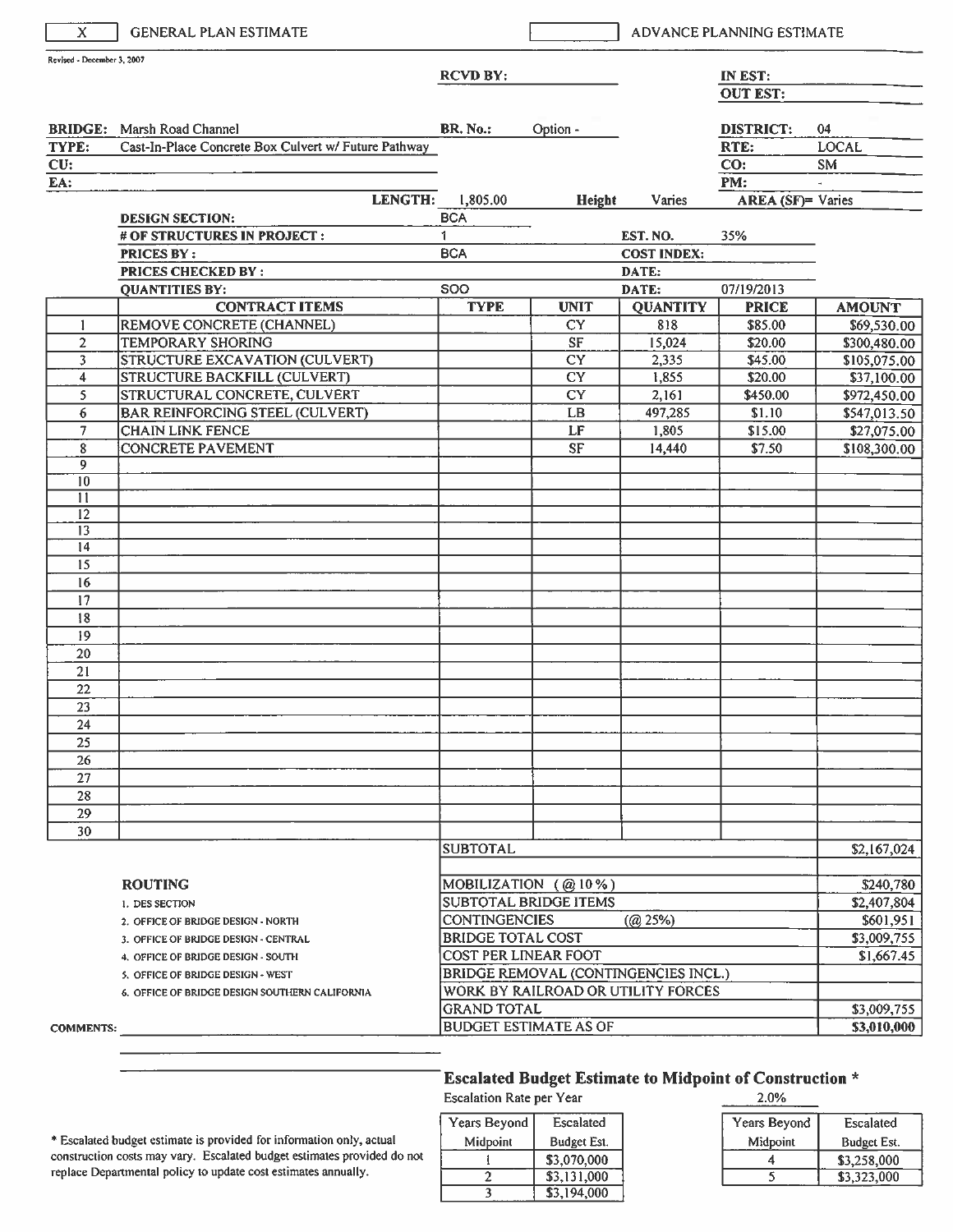| X.                         | <b>GENERAL PLAN ESTIMATE</b>                         |                          |                                      |                    | ADVANCE PLANNING ESTIMATE |               |
|----------------------------|------------------------------------------------------|--------------------------|--------------------------------------|--------------------|---------------------------|---------------|
| Revised - December 3, 2007 |                                                      | <b>RCVD BY:</b>          |                                      |                    | IN EST:                   |               |
|                            |                                                      |                          |                                      |                    | <b>OUT EST:</b>           |               |
|                            | <b>BRIDGE:</b> Marsh Road Channel                    | <b>BR. No.:</b>          | Option -                             |                    | <b>DISTRICT:</b>          | 04            |
| TYPE:                      | Cast-In-Place Concrete Box Culvert w/ Future Pathway |                          |                                      |                    | RTE:                      | <b>LOCAL</b>  |
| CU:                        |                                                      |                          |                                      |                    | CO:                       | <b>SM</b>     |
| EA:                        |                                                      |                          |                                      |                    | PM:                       |               |
|                            | LENGTH:                                              | 1,805.00                 | Height                               | Varies             | <b>AREA</b> (SF)= Varies  |               |
|                            | <b>DESIGN SECTION:</b>                               | <b>BCA</b>               |                                      |                    |                           |               |
|                            | # OF STRUCTURES IN PROJECT:                          | $\mathbf{1}$             |                                      | EST. NO.           | 35%                       |               |
|                            | <b>PRICES BY:</b>                                    | <b>BCA</b>               |                                      | <b>COST INDEX:</b> |                           |               |
|                            | PRICES CHECKED BY:                                   |                          |                                      | DATE:              |                           |               |
|                            | <b>QUANTITIES BY:</b>                                | <b>SOO</b>               |                                      | DATE:              | 07/19/2013                |               |
|                            | <b>CONTRACT ITEMS</b>                                | <b>TYPE</b>              | <b>UNIT</b>                          | <b>QUANTITY</b>    | <b>PRICE</b>              | <b>AMOUNT</b> |
| 1                          | REMOVE CONCRETE (CHANNEL)                            |                          | ${\rm CY}$                           | 818                | \$85.00                   | \$69,530.00   |
| $\overline{2}$             | TEMPORARY SHORING                                    |                          | ${\rm SF}$                           | 15,024             | \$20.00                   | \$300,480.00  |
| 3                          | STRUCTURE EXCAVATION (CULVERT)                       |                          | $\overline{CY}$                      | 2,335              | \$45.00                   | \$105,075.00  |
| 4                          | <b>STRUCTURE BACKFILL (CULVERT)</b>                  |                          | CY                                   | 1,855              | \$20.00                   | \$37,100.00   |
| 5                          | STRUCTURAL CONCRETE, CULVERT                         |                          | CY                                   | 2,161              | \$450.00                  | \$972,450.00  |
| 6                          | <b>BAR REINFORCING STEEL (CULVERT)</b>               |                          | LB                                   | 497,285            | \$1.10                    | \$547,013.50  |
| $\overline{7}$             | <b>CHAIN LINK FENCE</b>                              |                          | LF                                   | 1,805              | \$15.00                   | \$27,075.00   |
| 8                          | <b>CONCRETE PAVEMENT</b>                             |                          | <b>SF</b>                            |                    | \$7.50                    |               |
| $\overline{9}$             |                                                      |                          |                                      |                    |                           |               |
| 10                         |                                                      |                          |                                      |                    |                           |               |
| 11                         |                                                      |                          |                                      |                    |                           |               |
| $\overline{12}$            |                                                      |                          |                                      |                    |                           |               |
| $\overline{13}$            |                                                      |                          |                                      |                    |                           |               |
| 14                         |                                                      |                          |                                      |                    |                           |               |
| 15                         |                                                      |                          |                                      |                    |                           |               |
| 16                         |                                                      |                          |                                      |                    |                           |               |
| 17                         |                                                      |                          |                                      |                    |                           |               |
| 18                         |                                                      |                          |                                      |                    |                           |               |
| 19                         |                                                      |                          |                                      |                    |                           |               |
| 20                         |                                                      |                          |                                      |                    |                           |               |
| 21                         |                                                      |                          |                                      |                    |                           |               |
| 22                         |                                                      |                          |                                      |                    |                           |               |
| 23                         |                                                      |                          |                                      |                    |                           |               |
| 24                         |                                                      |                          |                                      |                    |                           |               |
| 25                         |                                                      |                          |                                      |                    |                           |               |
| 26                         |                                                      |                          |                                      |                    |                           |               |
| 27                         |                                                      |                          |                                      |                    |                           |               |
| 28                         |                                                      |                          |                                      |                    |                           |               |
| 29                         |                                                      |                          |                                      |                    |                           |               |
| 30                         |                                                      |                          |                                      |                    |                           |               |
|                            |                                                      | <b>SUBTOTAL</b>          |                                      |                    |                           | \$2,058,724   |
|                            |                                                      |                          |                                      |                    |                           |               |
|                            | <b>ROUTING</b>                                       |                          | MOBILIZATION $(Q010\%)$              |                    |                           | \$228,747     |
|                            | I. DES SECTION                                       |                          | <b>SUBTOTAL BRIDGE ITEMS</b>         |                    |                           | \$2,287,471   |
|                            | 2. OFFICE OF BRIDGE DESIGN - NORTH                   | <b>CONTINGENCIES</b>     |                                      | (Q25%)             |                           | \$571,868     |
|                            | 3. OFFICE OF BRIDGE DESIGN - CENTRAL                 | <b>BRIDGE TOTAL COST</b> |                                      |                    |                           | \$2,859,338   |
|                            | 4. OFFICE OF BRIDGE DESIGN - SOUTH                   | COST PER LINEAR FOOT     |                                      |                    |                           | \$1,584.12    |
|                            | 5. OFFICE OF BRIDGE DESIGN - WEST                    |                          | BRIDGE REMOVAL (CONTINGENCIES INCL.) |                    |                           |               |
|                            | 6. OFFICE OF BRIDGE DESIGN SOUTHERN CALIFORNIA       |                          | WORK BY RAILROAD OR UTILITY FORCES   |                    |                           |               |
|                            |                                                      | <b>GRAND TOTAL</b>       |                                      |                    |                           | \$2,859,338   |
| <b>COMMENTS:</b>           |                                                      |                          | <b>BUDGET ESTIMATE AS OF</b>         |                    |                           | \$2,859,000   |

| Years Beyond | Escalated   |  |  |
|--------------|-------------|--|--|
| Midpoint     | Budget Est. |  |  |
|              | \$2,916,000 |  |  |
|              | \$2,974,000 |  |  |
|              | \$3,033,000 |  |  |

| Years Beyond | Escalated   |
|--------------|-------------|
| Midpoint     | Budget Est. |
|              | \$3,094,000 |
|              | \$3,156,000 |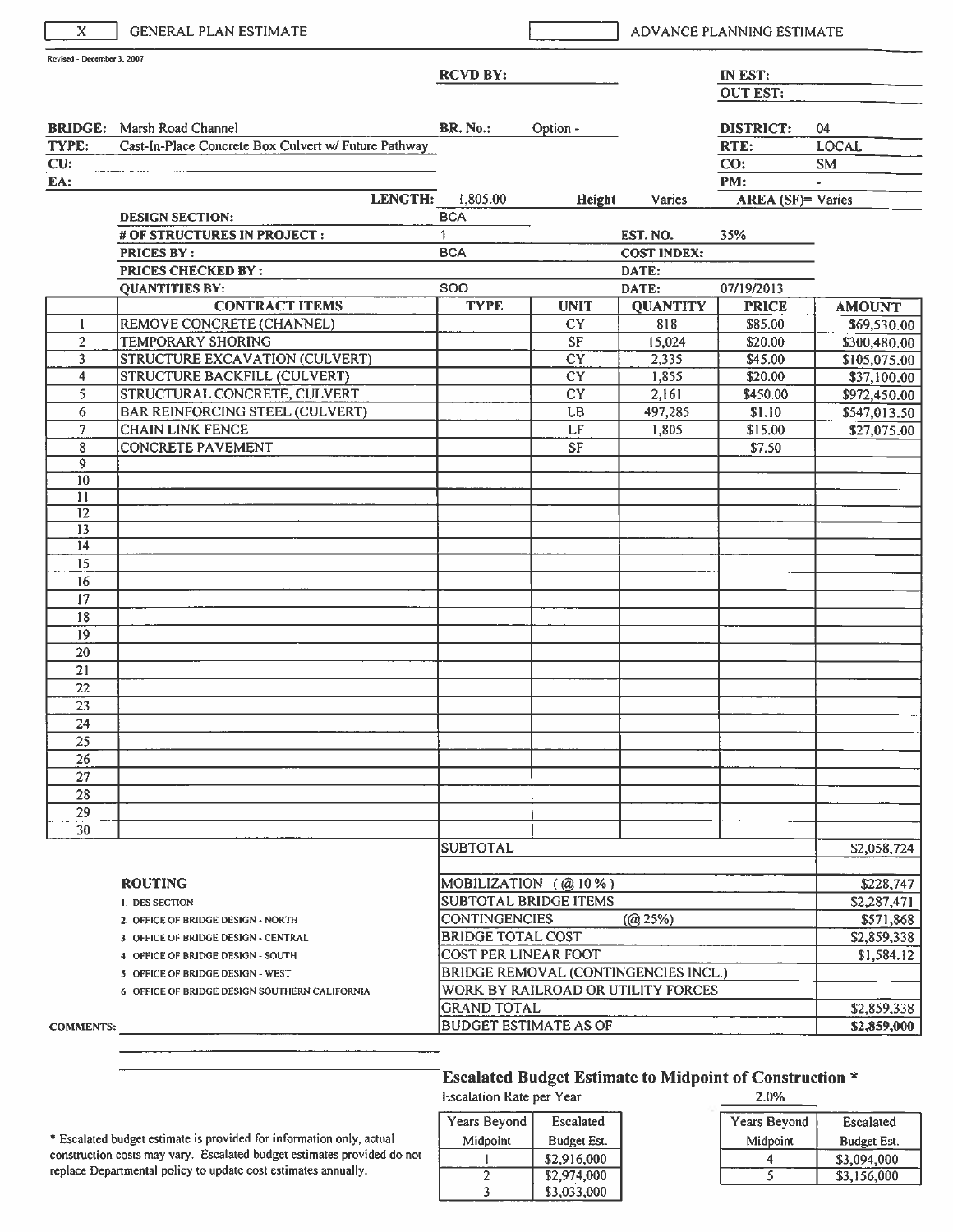| $\mathbf{x}$               | <b>GENERAL PLAN ESTIMATE</b>                         |                          |                                                         |                    | ADVANCE PLANNING ESTIMATE       |                       |
|----------------------------|------------------------------------------------------|--------------------------|---------------------------------------------------------|--------------------|---------------------------------|-----------------------|
| Revised - December 3, 2007 |                                                      | <b>RCVD BY:</b>          |                                                         |                    | IN EST:                         |                       |
|                            |                                                      |                          |                                                         |                    | <b>OUT EST:</b>                 |                       |
|                            |                                                      |                          |                                                         |                    |                                 |                       |
|                            | <b>BRIDGE:</b> Marsh Road Channel                    | <b>BR. No.:</b>          | Option -                                                |                    | <b>DISTRICT:</b>                | 04                    |
| TYPE:                      | Cast-In-Place Concrete Box Culvert w/ Future Pathway |                          |                                                         |                    | RTE:                            | <b>LOCAL</b>          |
| CU:<br>EA:                 |                                                      |                          |                                                         |                    | CO:                             | <b>SM</b>             |
|                            | LENGTH:                                              | 1,805.00                 | Height                                                  | Varies             | PM:<br><b>AREA</b> (SF)= Varies |                       |
|                            | <b>DESIGN SECTION:</b>                               | <b>BCA</b>               |                                                         |                    |                                 |                       |
|                            | # OF STRUCTURES IN PROJECT:                          | $\mathbf{1}$             |                                                         | EST. NO.           | 35%                             |                       |
|                            | <b>PRICES BY:</b>                                    | <b>BCA</b>               |                                                         | <b>COST INDEX:</b> |                                 |                       |
|                            | PRICES CHECKED BY :                                  |                          |                                                         | DATE:              |                                 |                       |
|                            | <b>QUANTITIES BY:</b>                                | <b>SOO</b>               |                                                         | DATE:              | 07/19/2013                      |                       |
|                            | <b>CONTRACT ITEMS</b>                                | <b>TYPE</b>              | <b>UNIT</b>                                             | <b>QUANTITY</b>    | <b>PRICE</b>                    | <b>AMOUNT</b>         |
| -1                         | REMOVE CONCRETE (CHANNEL)                            |                          | CY                                                      |                    | \$85.00                         |                       |
| $\overline{2}$             | <b>TEMPORARY SHORING</b>                             |                          | $\rm SF$                                                |                    | \$20.00                         |                       |
| 3                          | <b>STRUCTURE EXCAVATION (CULVERT)</b>                |                          | CY                                                      |                    | \$45.00                         |                       |
| 4                          | STRUCTURE BACKFILL (CULVERT)                         |                          | $\overline{CY}$                                         |                    | \$20.00                         |                       |
| 5                          | STRUCTURAL CONCRETE, CULVERT                         |                          | <b>CY</b>                                               |                    | \$450.00                        |                       |
| 6                          | BAR REINFORCING STEEL (CULVERT)                      |                          | LB.                                                     |                    | \$1.10                          |                       |
| $\overline{7}$             | CHAIN LINK FENCE                                     |                          | LF                                                      |                    | \$15.00                         |                       |
| 8<br>9                     | <b>CONCRETE PAVEMENT</b>                             |                          | <b>SF</b>                                               | 14,440             | \$7.50                          | \$108,300.00          |
| $\overline{10}$            |                                                      |                          |                                                         |                    |                                 |                       |
| $\mathbf{1}$               |                                                      |                          |                                                         |                    |                                 |                       |
| 12                         |                                                      |                          |                                                         |                    |                                 |                       |
| $\overline{13}$            |                                                      |                          |                                                         |                    |                                 |                       |
| $\overline{14}$            |                                                      |                          |                                                         |                    |                                 |                       |
| 15                         |                                                      |                          |                                                         |                    |                                 |                       |
| 16                         |                                                      |                          |                                                         |                    |                                 |                       |
| 17                         |                                                      |                          |                                                         |                    |                                 |                       |
| 18<br>19                   |                                                      |                          |                                                         |                    |                                 |                       |
| 20                         |                                                      |                          |                                                         |                    |                                 |                       |
| 21                         |                                                      |                          |                                                         |                    |                                 |                       |
| 22                         |                                                      |                          |                                                         |                    |                                 |                       |
| 23                         |                                                      |                          |                                                         |                    |                                 |                       |
| 24                         |                                                      |                          |                                                         |                    |                                 |                       |
| 25                         |                                                      |                          |                                                         |                    |                                 |                       |
| 26                         |                                                      |                          |                                                         |                    |                                 |                       |
| 27                         |                                                      |                          |                                                         |                    |                                 |                       |
| 28                         |                                                      |                          |                                                         |                    |                                 |                       |
| 29                         |                                                      |                          |                                                         |                    |                                 |                       |
| 30                         |                                                      |                          |                                                         |                    |                                 |                       |
|                            |                                                      | <b>SUBTOTAL</b>          |                                                         |                    |                                 | \$108,300             |
|                            | <b>ROUTING</b>                                       |                          |                                                         |                    |                                 |                       |
|                            | 1. DES SECTION                                       |                          | MOBILIZATION $(Q)$ 10%)<br><b>SUBTOTAL BRIDGE ITEMS</b> |                    |                                 | \$12,033<br>\$120,333 |
|                            | 2. OFFICE OF BRIDGE DESIGN - NORTH                   | <b>CONTINGENCIES</b>     |                                                         | (Q25%)             |                                 | \$30,083              |
|                            | 3. OFFICE OF BRIDGE DESIGN - CENTRAL                 | <b>BRIDGE TOTAL COST</b> |                                                         |                    |                                 | \$150,417             |
|                            | 4. OFFICE OF BRIDGE DESIGN - SOUTH                   |                          | COST PER LINEAR FOOT                                    |                    |                                 | \$83.33               |
|                            | 5. OFFICE OF BRIDGE DESIGN - WEST                    |                          | BRIDGE REMOVAL (CONTINGENCIES INCL.)                    |                    |                                 |                       |
|                            | 6. OFFICE OF BRIDGE DESIGN SOUTHERN CALIFORNIA       |                          | WORK BY RAILROAD OR UTILITY FORCES                      |                    |                                 |                       |
|                            |                                                      | <b>GRAND TOTAL</b>       |                                                         |                    |                                 | \$150,417             |
| <b>COMMENTS:</b>           |                                                      |                          | <b>BUDGET ESTIMATE AS OF</b>                            |                    |                                 | \$150,000             |

### Escalated Budget Estimate to Midpoint of Construction \*

Escalation Rate per Year

| Years Beyond | Escalated   |
|--------------|-------------|
| Midpoint     | Budget Est. |
|              | \$153,000   |
|              | \$156,000   |
|              | \$159,000   |

| 2.0%         |             |
|--------------|-------------|
| Years Beyond | Escalated   |
| Midpoint     | Budget Est. |
| 4            | \$162,000   |
|              | \$165,000   |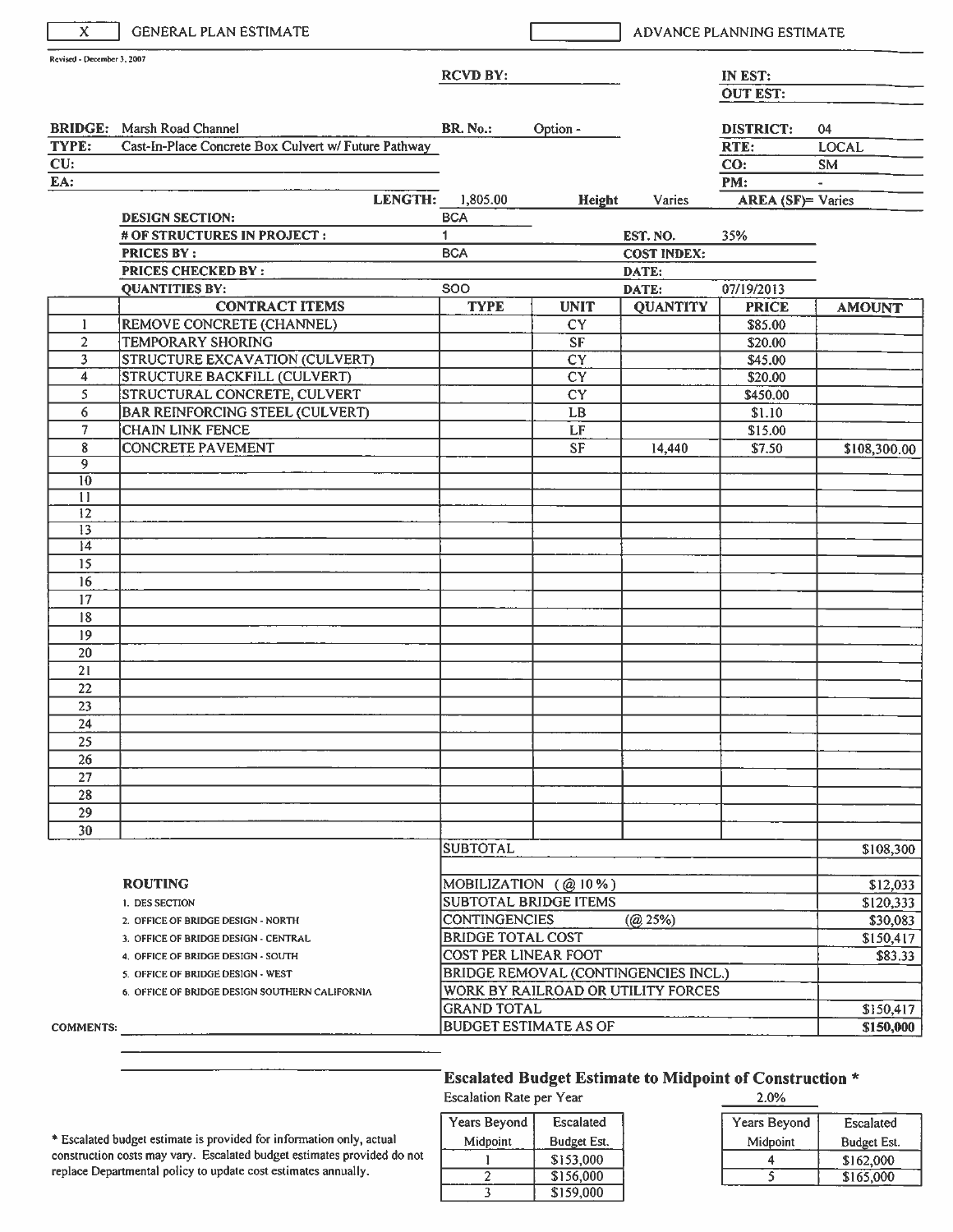| $\mathbf{x}$               | <b>GENERAL PLAN ESTIMATE</b>                               |                            |                                      |                                | ADVANCE PLANNING ESTIMATE |               |
|----------------------------|------------------------------------------------------------|----------------------------|--------------------------------------|--------------------------------|---------------------------|---------------|
| Revised - December 3, 2007 |                                                            | <b>RCVD BY:</b>            |                                      |                                | IN EST:                   |               |
|                            |                                                            |                            |                                      |                                | <b>OUT EST:</b>           |               |
|                            |                                                            |                            |                                      |                                |                           |               |
|                            | <b>BRIDGE:</b> Marsh Road Channel                          | <b>BR. No.:</b>            | Option -                             |                                | <b>DISTRICT:</b>          | 04            |
| TYPE:                      | Cast-In-Place Concrete U-Channel with Future Concrete Deck |                            |                                      |                                | RTE:                      | <b>LOCAL</b>  |
| CU:                        |                                                            |                            |                                      |                                | CO:                       | <b>SM</b>     |
| EA:                        |                                                            |                            |                                      |                                | PM:                       |               |
|                            | LENGTH:                                                    | 1,805.00                   | Height                               | Varies                         | <b>AREA</b> (SF)= Varies  |               |
|                            | <b>DESIGN SECTION:</b><br># OF STRUCTURES IN PROJECT:      | <b>BCA</b><br>$\mathbf{1}$ |                                      |                                |                           |               |
|                            | <b>PRICES BY:</b>                                          | <b>BCA</b>                 |                                      | EST. NO.<br><b>COST INDEX:</b> | 35%                       |               |
|                            | <b>PRICES CHECKED BY:</b>                                  |                            |                                      | DATE:                          |                           |               |
|                            | <b>QUANTITIES BY:</b>                                      | SOO                        |                                      | DATE:                          | 11/13/2013                |               |
|                            | <b>CONTRACT ITEMS</b>                                      | <b>TYPE</b>                | <b>UNIT</b>                          | <b>QUANTITY</b>                | <b>PRICE</b>              | <b>AMOUNT</b> |
| 1                          | REMOVE CONCRETE (CHANNEL)                                  |                            | <b>CY</b>                            | 818                            | \$85.00                   | \$69,530.00   |
| $\overline{c}$             | <b>TEMPORARY SHORING</b>                                   |                            | $\rm SF$                             | 15,024                         | \$20.00                   | \$300,480.00  |
| 3                          | STRUCTURE EXCAVATION (RETAINING WALL)                      |                            | CY                                   | 2,335                          | \$45.00                   | \$105,075.00  |
| 4                          | STRUCTURE BACKFILL (RETAINING WALL)                        |                            | <b>CY</b>                            | 941                            | \$20.00                   | \$18,820.00   |
| 5                          | STRUCTURAL CONCRETE, RETAINING WALL                        |                            | <b>CY</b>                            | 1,863                          | \$450.00                  | \$838,350.00  |
| 6                          | BAR REINFORCING STEEL (RETAINING WALL)                     |                            | LB                                   | 217,971                        | \$1.10                    | \$239,768.10  |
| $\overline{7}$             | TRAFFIC RATED RAILING                                      |                            | LF                                   | 1,805                          | \$80.00                   | \$144,400.00  |
| 8                          | FURNISH AND PLACE PRECAST CONCRETE DECK UNIT               |                            | <b>SF</b>                            | 21,740                         | \$35.00                   | \$760,900.00  |
| $\overline{9}$             |                                                            |                            |                                      |                                |                           |               |
| 10<br>11                   |                                                            |                            |                                      |                                |                           |               |
| 12                         |                                                            |                            |                                      |                                |                           |               |
| $\overline{13}$            |                                                            |                            |                                      |                                |                           |               |
| 14                         |                                                            |                            |                                      |                                |                           |               |
| $\overline{15}$            |                                                            |                            |                                      |                                |                           |               |
| 16                         |                                                            |                            |                                      |                                |                           |               |
| 17                         |                                                            |                            |                                      |                                |                           |               |
| 18                         |                                                            |                            |                                      |                                |                           |               |
| 19                         |                                                            |                            |                                      |                                |                           |               |
| 20                         |                                                            |                            |                                      |                                |                           |               |
| 21                         |                                                            |                            |                                      |                                |                           |               |
| 22                         |                                                            |                            |                                      |                                |                           |               |
| 23                         |                                                            |                            |                                      |                                |                           |               |
| 24                         |                                                            |                            |                                      |                                |                           |               |
| 25                         |                                                            |                            |                                      |                                |                           |               |
| 26<br>27                   |                                                            |                            |                                      |                                |                           |               |
| 28                         |                                                            |                            |                                      |                                |                           |               |
| 29                         |                                                            |                            |                                      |                                |                           |               |
| 30                         |                                                            |                            |                                      |                                |                           |               |
|                            |                                                            | <b>SUBTOTAL</b>            |                                      |                                |                           | \$2,477,323   |
|                            |                                                            |                            |                                      |                                |                           |               |
|                            | <b>ROUTING</b>                                             |                            | MOBILIZATION (@10%)                  |                                |                           | \$275,258     |
|                            | <b>I. DES SECTION</b>                                      |                            | <b>SUBTOTAL BRIDGE ITEMS</b>         |                                |                           | \$2,752,581   |
|                            | 2. OFFICE OF BRIDGE DESIGN - NORTH                         | <b>CONTINGENCIES</b>       |                                      | (Q25%)                         |                           | \$688,145     |
|                            | 3. OFFICE OF BRIDGE DESIGN - CENTRAL                       | <b>BRIDGE TOTAL COST</b>   |                                      |                                |                           | \$3,440,727   |
|                            | 4. OFFICE OF BRIDGE DESIGN - SOUTH                         |                            | <b>COST PER LINEAR FOOT</b>          |                                |                           | \$1,906.22    |
|                            | 5. OFFICE OF BRIDGE DESIGN - WEST                          |                            | BRIDGE REMOVAL (CONTINGENCIES INCL.) |                                |                           |               |
|                            | 6. OFFICE OF BRIDGE DESIGN SOUTHERN CALIFORNIA             |                            | WORK BY RAILROAD OR UTILITY FORCES   |                                |                           |               |
|                            |                                                            | <b>GRAND TOTAL</b>         |                                      |                                |                           | \$3,440,727   |
| <b>COMMENTS:</b>           |                                                            |                            | <b>BUDGET ESTIMATE AS OF</b>         |                                |                           | \$3,441,000   |

### Escalated Budget Estimate to Midpoint of Construction \*

**Escalation Rate per Year** 

\* Escalated budget estimate is provided for information only, actual construction costs may vary. Escalated budget estimates provided do not replace Departmental policy to update cost estimates annually.

Years Beyond Escalated Midpoint **Budget Est.**  $\,$   $\,$ \$3,510,000  $\overline{2}$ \$3,580,000 \$3,652,000

| 2.0%         |             |
|--------------|-------------|
| Years Beyond | Escalated   |
| Midpoint     | Budget Est. |
|              | \$3,725,000 |
|              | \$3,800,000 |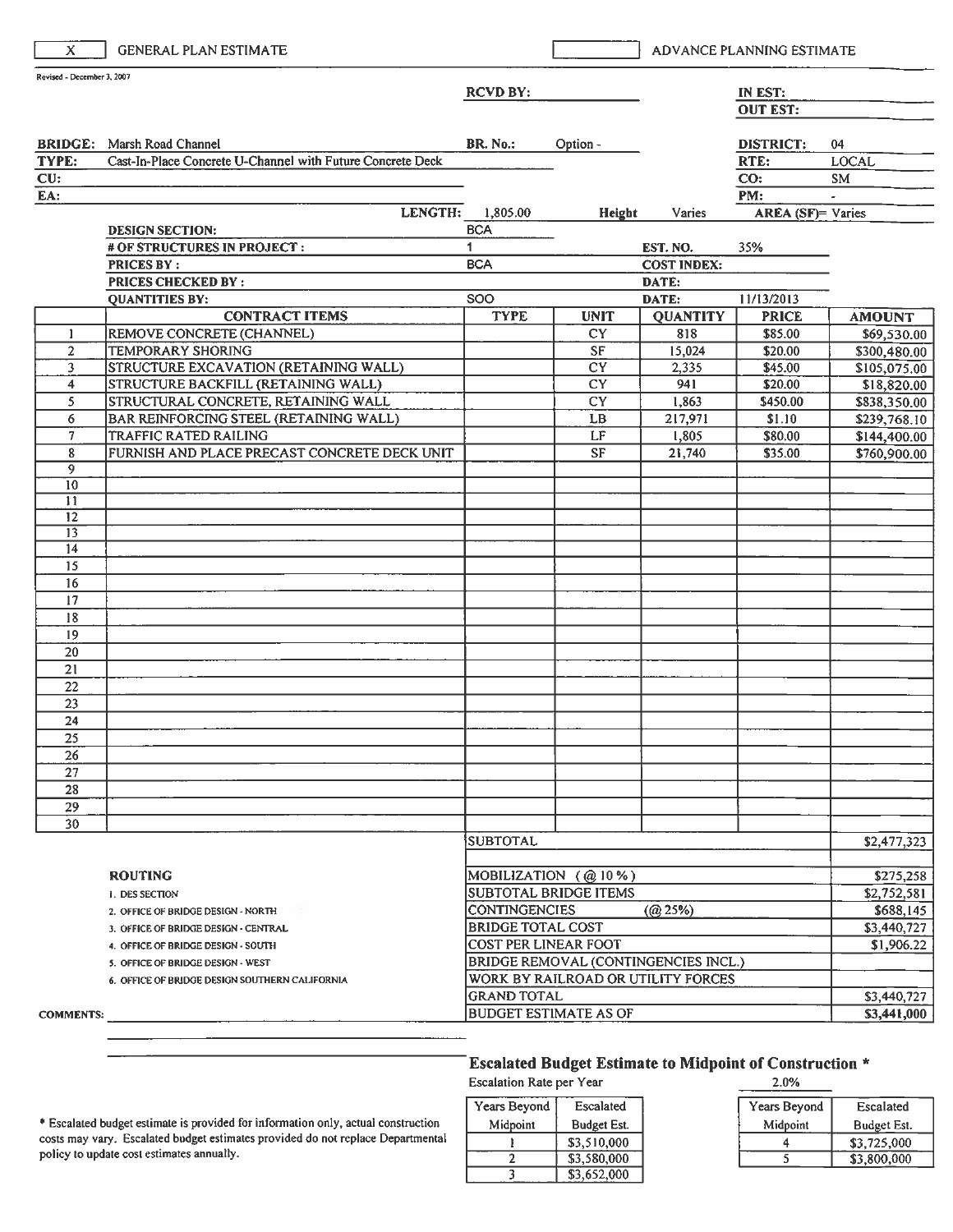| Revised - December 3, 2007<br><b>RCVD BY:</b><br><b>BRIDGE:</b> Marsh Road Channel<br><b>BR. No.:</b><br>Option -<br>Cast-In-Place Concrete U-Channel with Future Concrete Deck<br>TYPE:<br>CU:<br>EA:<br><b>LENGTH:</b><br>1,805.00<br><b>Height</b><br>Varies<br><b>BCA</b><br><b>DESIGN SECTION:</b><br>$\mathbf{1}$<br># OF STRUCTURES IN PROJECT:<br>EST. NO.<br><b>PRICES BY:</b><br><b>BCA</b><br><b>COST INDEX:</b><br><b>PRICES CHECKED BY:</b><br>DATE:<br><b>SOO</b><br>DATE:<br><b>QUANTITIES BY:</b><br><b>CONTRACT ITEMS</b><br><b>TYPE</b><br><b>UNIT</b><br><b>QUANTITY</b><br>818<br>REMOVE CONCRETE (CHANNEL)<br><b>CY</b><br>1<br><b>SF</b><br>$\overline{2}$<br><b>TEMPORARY SHORING</b><br>15,024<br>STRUCTURE EXCAVATION (RETAINING WALL)<br>CY<br>2,335<br>3<br>STRUCTURE BACKFILL (RETAINING WALL)<br><b>CY</b><br>941<br>4 | IN EST:<br><b>OUT EST:</b><br><b>DISTRICT:</b><br>RTE:<br>CO:<br>PM:<br><b>AREA</b> (SF)= Varies<br>35%<br>11/13/2013<br><b>PRICE</b><br>\$85.00<br>\$20.00<br>\$45.00<br>\$20.00<br>\$450.00<br>\$1.10 | 04<br><b>LOCAL</b><br><b>SM</b><br>$\sim$<br><b>AMOUNT</b><br>\$69,530.00<br>\$300,480.00 |  |  |
|-----------------------------------------------------------------------------------------------------------------------------------------------------------------------------------------------------------------------------------------------------------------------------------------------------------------------------------------------------------------------------------------------------------------------------------------------------------------------------------------------------------------------------------------------------------------------------------------------------------------------------------------------------------------------------------------------------------------------------------------------------------------------------------------------------------------------------------------------------|---------------------------------------------------------------------------------------------------------------------------------------------------------------------------------------------------------|-------------------------------------------------------------------------------------------|--|--|
|                                                                                                                                                                                                                                                                                                                                                                                                                                                                                                                                                                                                                                                                                                                                                                                                                                                     |                                                                                                                                                                                                         |                                                                                           |  |  |
|                                                                                                                                                                                                                                                                                                                                                                                                                                                                                                                                                                                                                                                                                                                                                                                                                                                     |                                                                                                                                                                                                         |                                                                                           |  |  |
|                                                                                                                                                                                                                                                                                                                                                                                                                                                                                                                                                                                                                                                                                                                                                                                                                                                     |                                                                                                                                                                                                         |                                                                                           |  |  |
|                                                                                                                                                                                                                                                                                                                                                                                                                                                                                                                                                                                                                                                                                                                                                                                                                                                     |                                                                                                                                                                                                         |                                                                                           |  |  |
|                                                                                                                                                                                                                                                                                                                                                                                                                                                                                                                                                                                                                                                                                                                                                                                                                                                     |                                                                                                                                                                                                         |                                                                                           |  |  |
|                                                                                                                                                                                                                                                                                                                                                                                                                                                                                                                                                                                                                                                                                                                                                                                                                                                     |                                                                                                                                                                                                         |                                                                                           |  |  |
|                                                                                                                                                                                                                                                                                                                                                                                                                                                                                                                                                                                                                                                                                                                                                                                                                                                     |                                                                                                                                                                                                         |                                                                                           |  |  |
|                                                                                                                                                                                                                                                                                                                                                                                                                                                                                                                                                                                                                                                                                                                                                                                                                                                     |                                                                                                                                                                                                         |                                                                                           |  |  |
|                                                                                                                                                                                                                                                                                                                                                                                                                                                                                                                                                                                                                                                                                                                                                                                                                                                     |                                                                                                                                                                                                         |                                                                                           |  |  |
|                                                                                                                                                                                                                                                                                                                                                                                                                                                                                                                                                                                                                                                                                                                                                                                                                                                     |                                                                                                                                                                                                         |                                                                                           |  |  |
|                                                                                                                                                                                                                                                                                                                                                                                                                                                                                                                                                                                                                                                                                                                                                                                                                                                     |                                                                                                                                                                                                         |                                                                                           |  |  |
|                                                                                                                                                                                                                                                                                                                                                                                                                                                                                                                                                                                                                                                                                                                                                                                                                                                     |                                                                                                                                                                                                         |                                                                                           |  |  |
|                                                                                                                                                                                                                                                                                                                                                                                                                                                                                                                                                                                                                                                                                                                                                                                                                                                     |                                                                                                                                                                                                         |                                                                                           |  |  |
|                                                                                                                                                                                                                                                                                                                                                                                                                                                                                                                                                                                                                                                                                                                                                                                                                                                     |                                                                                                                                                                                                         |                                                                                           |  |  |
|                                                                                                                                                                                                                                                                                                                                                                                                                                                                                                                                                                                                                                                                                                                                                                                                                                                     |                                                                                                                                                                                                         |                                                                                           |  |  |
|                                                                                                                                                                                                                                                                                                                                                                                                                                                                                                                                                                                                                                                                                                                                                                                                                                                     |                                                                                                                                                                                                         |                                                                                           |  |  |
|                                                                                                                                                                                                                                                                                                                                                                                                                                                                                                                                                                                                                                                                                                                                                                                                                                                     |                                                                                                                                                                                                         | \$105,075.00                                                                              |  |  |
|                                                                                                                                                                                                                                                                                                                                                                                                                                                                                                                                                                                                                                                                                                                                                                                                                                                     |                                                                                                                                                                                                         | \$18,820.00                                                                               |  |  |
| STRUCTURAL CONCRETE, RETAINING WALL<br><b>CY</b><br>5<br>1,863                                                                                                                                                                                                                                                                                                                                                                                                                                                                                                                                                                                                                                                                                                                                                                                      |                                                                                                                                                                                                         | \$838,350.00                                                                              |  |  |
| BAR REINFORCING STEEL (RETAINING WALL)<br>LB<br>217,971<br>6                                                                                                                                                                                                                                                                                                                                                                                                                                                                                                                                                                                                                                                                                                                                                                                        |                                                                                                                                                                                                         | \$239,768.10                                                                              |  |  |
| LF<br>7<br>TRAFFIC RATED RAILING<br>1,805                                                                                                                                                                                                                                                                                                                                                                                                                                                                                                                                                                                                                                                                                                                                                                                                           | \$80.00                                                                                                                                                                                                 | \$144,400.00                                                                              |  |  |
| FURNISH AND PLACE PRECAST CONCRETE DECK UNIT<br>8<br>SF                                                                                                                                                                                                                                                                                                                                                                                                                                                                                                                                                                                                                                                                                                                                                                                             | \$35.00                                                                                                                                                                                                 |                                                                                           |  |  |
| 9                                                                                                                                                                                                                                                                                                                                                                                                                                                                                                                                                                                                                                                                                                                                                                                                                                                   |                                                                                                                                                                                                         |                                                                                           |  |  |
| 10                                                                                                                                                                                                                                                                                                                                                                                                                                                                                                                                                                                                                                                                                                                                                                                                                                                  |                                                                                                                                                                                                         |                                                                                           |  |  |
| 11                                                                                                                                                                                                                                                                                                                                                                                                                                                                                                                                                                                                                                                                                                                                                                                                                                                  |                                                                                                                                                                                                         |                                                                                           |  |  |
| $\overline{12}$                                                                                                                                                                                                                                                                                                                                                                                                                                                                                                                                                                                                                                                                                                                                                                                                                                     |                                                                                                                                                                                                         |                                                                                           |  |  |
| 13<br>14                                                                                                                                                                                                                                                                                                                                                                                                                                                                                                                                                                                                                                                                                                                                                                                                                                            |                                                                                                                                                                                                         |                                                                                           |  |  |
| 15                                                                                                                                                                                                                                                                                                                                                                                                                                                                                                                                                                                                                                                                                                                                                                                                                                                  |                                                                                                                                                                                                         |                                                                                           |  |  |
| 16                                                                                                                                                                                                                                                                                                                                                                                                                                                                                                                                                                                                                                                                                                                                                                                                                                                  |                                                                                                                                                                                                         |                                                                                           |  |  |
| 17                                                                                                                                                                                                                                                                                                                                                                                                                                                                                                                                                                                                                                                                                                                                                                                                                                                  |                                                                                                                                                                                                         |                                                                                           |  |  |
| 18                                                                                                                                                                                                                                                                                                                                                                                                                                                                                                                                                                                                                                                                                                                                                                                                                                                  |                                                                                                                                                                                                         |                                                                                           |  |  |
| 19                                                                                                                                                                                                                                                                                                                                                                                                                                                                                                                                                                                                                                                                                                                                                                                                                                                  |                                                                                                                                                                                                         |                                                                                           |  |  |
| 20                                                                                                                                                                                                                                                                                                                                                                                                                                                                                                                                                                                                                                                                                                                                                                                                                                                  |                                                                                                                                                                                                         |                                                                                           |  |  |
| 21                                                                                                                                                                                                                                                                                                                                                                                                                                                                                                                                                                                                                                                                                                                                                                                                                                                  |                                                                                                                                                                                                         |                                                                                           |  |  |
| 22                                                                                                                                                                                                                                                                                                                                                                                                                                                                                                                                                                                                                                                                                                                                                                                                                                                  |                                                                                                                                                                                                         |                                                                                           |  |  |
| 23                                                                                                                                                                                                                                                                                                                                                                                                                                                                                                                                                                                                                                                                                                                                                                                                                                                  |                                                                                                                                                                                                         |                                                                                           |  |  |
| 24                                                                                                                                                                                                                                                                                                                                                                                                                                                                                                                                                                                                                                                                                                                                                                                                                                                  |                                                                                                                                                                                                         |                                                                                           |  |  |
| 25                                                                                                                                                                                                                                                                                                                                                                                                                                                                                                                                                                                                                                                                                                                                                                                                                                                  |                                                                                                                                                                                                         |                                                                                           |  |  |
| 26                                                                                                                                                                                                                                                                                                                                                                                                                                                                                                                                                                                                                                                                                                                                                                                                                                                  |                                                                                                                                                                                                         |                                                                                           |  |  |
| 27                                                                                                                                                                                                                                                                                                                                                                                                                                                                                                                                                                                                                                                                                                                                                                                                                                                  |                                                                                                                                                                                                         |                                                                                           |  |  |
| 28                                                                                                                                                                                                                                                                                                                                                                                                                                                                                                                                                                                                                                                                                                                                                                                                                                                  |                                                                                                                                                                                                         |                                                                                           |  |  |
| 29                                                                                                                                                                                                                                                                                                                                                                                                                                                                                                                                                                                                                                                                                                                                                                                                                                                  |                                                                                                                                                                                                         |                                                                                           |  |  |
| 30                                                                                                                                                                                                                                                                                                                                                                                                                                                                                                                                                                                                                                                                                                                                                                                                                                                  |                                                                                                                                                                                                         |                                                                                           |  |  |
| <b>SUBTOTAL</b>                                                                                                                                                                                                                                                                                                                                                                                                                                                                                                                                                                                                                                                                                                                                                                                                                                     |                                                                                                                                                                                                         | \$1,716,423                                                                               |  |  |
|                                                                                                                                                                                                                                                                                                                                                                                                                                                                                                                                                                                                                                                                                                                                                                                                                                                     |                                                                                                                                                                                                         |                                                                                           |  |  |
| MOBILIZATION (@10%)<br><b>ROUTING</b>                                                                                                                                                                                                                                                                                                                                                                                                                                                                                                                                                                                                                                                                                                                                                                                                               |                                                                                                                                                                                                         | \$190,714                                                                                 |  |  |
| SUBTOTAL BRIDGE ITEMS<br>1. DES SECTION                                                                                                                                                                                                                                                                                                                                                                                                                                                                                                                                                                                                                                                                                                                                                                                                             |                                                                                                                                                                                                         |                                                                                           |  |  |
| (Q25%)<br><b>CONTINGENCIES</b><br>2. OFFICE OF BRIDGE DESIGN - NORTH                                                                                                                                                                                                                                                                                                                                                                                                                                                                                                                                                                                                                                                                                                                                                                                |                                                                                                                                                                                                         | \$476,784                                                                                 |  |  |
| <b>BRIDGE TOTAL COST</b><br>3. OFFICE OF BRIDGE DESIGN - CENTRAL                                                                                                                                                                                                                                                                                                                                                                                                                                                                                                                                                                                                                                                                                                                                                                                    |                                                                                                                                                                                                         | \$2,383,921                                                                               |  |  |
| COST PER LINEAR FOOT<br>4. OFFICE OF BRIDGE DESIGN - SOUTH                                                                                                                                                                                                                                                                                                                                                                                                                                                                                                                                                                                                                                                                                                                                                                                          |                                                                                                                                                                                                         | \$1,320.73                                                                                |  |  |
| 5. OFFICE OF BRIDGE DESIGN - WEST                                                                                                                                                                                                                                                                                                                                                                                                                                                                                                                                                                                                                                                                                                                                                                                                                   | BRIDGE REMOVAL (CONTINGENCIES INCL.)                                                                                                                                                                    |                                                                                           |  |  |
| 6. OFFICE OF BRIDGE DESIGN SOUTHERN CALIFORNIA                                                                                                                                                                                                                                                                                                                                                                                                                                                                                                                                                                                                                                                                                                                                                                                                      | WORK BY RAILROAD OR UTILITY FORCES                                                                                                                                                                      |                                                                                           |  |  |
| <b>GRAND TOTAL</b>                                                                                                                                                                                                                                                                                                                                                                                                                                                                                                                                                                                                                                                                                                                                                                                                                                  |                                                                                                                                                                                                         | \$2,383,921                                                                               |  |  |
| <b>BUDGET ESTIMATE AS OF</b><br><b>COMMENTS:</b>                                                                                                                                                                                                                                                                                                                                                                                                                                                                                                                                                                                                                                                                                                                                                                                                    |                                                                                                                                                                                                         | \$2,384,000                                                                               |  |  |

### Escalated Budget Estimate to Midpoint of Construction \*

Escalation Rate per Year

| Years Beyond | Escalated   |
|--------------|-------------|
| Midpoint     | Budget Est. |
|              | \$2,432,000 |
|              | \$2,481,000 |
|              | \$2,531,000 |

| 2.0%         |             |
|--------------|-------------|
| Years Beyond | Escalated   |
| Midpoint     | Budget Est. |
|              | \$2,582,000 |
|              | \$2,634,000 |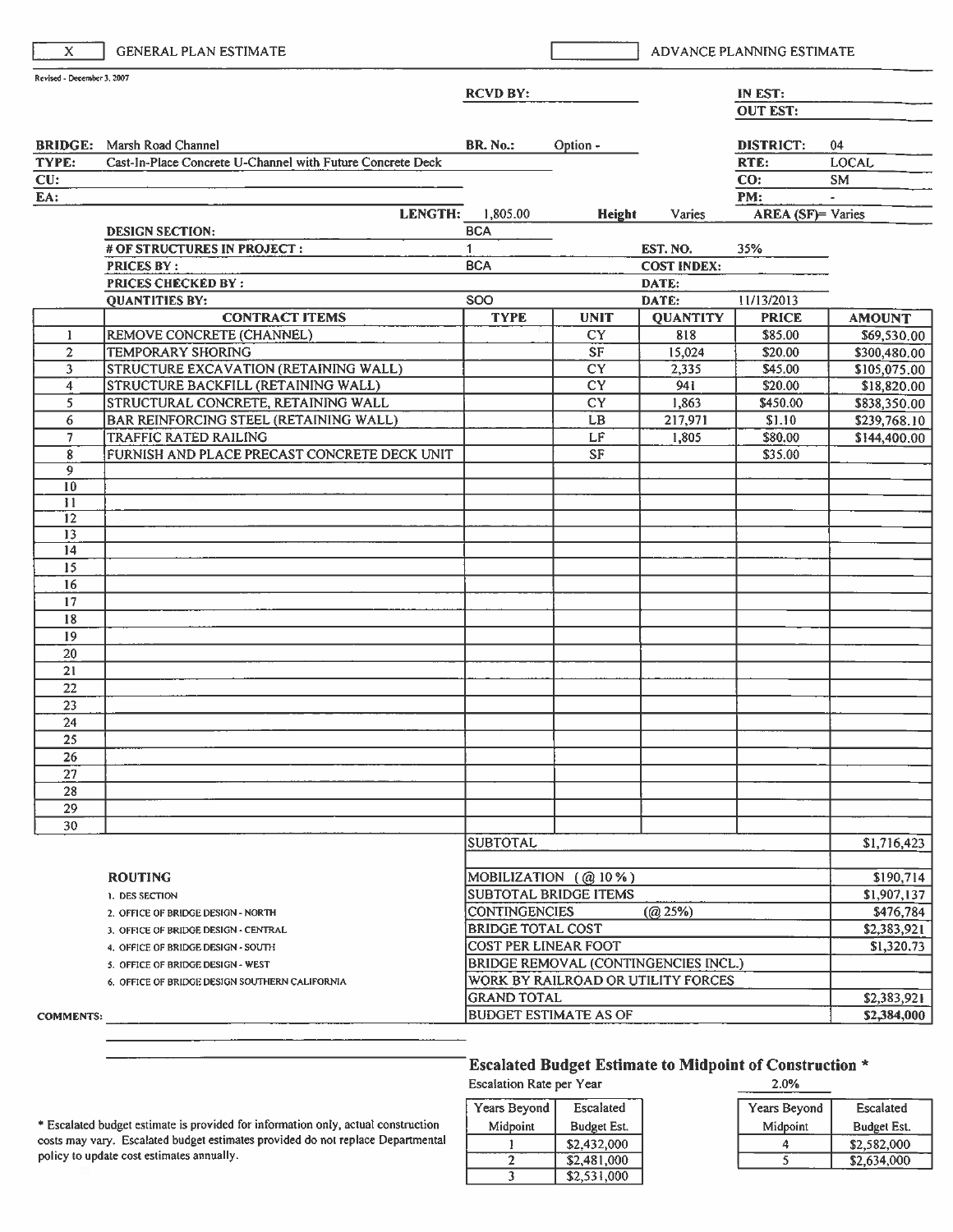| X.                         | <b>GENERAL PLAN ESTIMATE</b>                               |                                                   |                                      |                             | ADVANCE PLANNING ESTIMATE  |               |
|----------------------------|------------------------------------------------------------|---------------------------------------------------|--------------------------------------|-----------------------------|----------------------------|---------------|
| Revised - December 3, 2007 |                                                            |                                                   |                                      |                             |                            |               |
|                            |                                                            | <b>RCVD BY:</b>                                   |                                      |                             | IN EST:<br><b>OUT EST:</b> |               |
|                            |                                                            |                                                   |                                      |                             |                            |               |
|                            | <b>BRIDGE:</b> Marsh Road Channel                          | <b>BR. No.:</b>                                   | Option -                             |                             | DISTRICT:                  | 04            |
| TYPE:                      | Cast-In-Place Concrete U-Channel with Future Concrete Deck |                                                   |                                      |                             | RTE:                       | <b>LOCAL</b>  |
| CU:                        |                                                            |                                                   |                                      |                             | CO:                        | SM.           |
| EA:                        |                                                            |                                                   |                                      |                             | PM:                        | $\sim$        |
|                            | <b>LENGTH:</b>                                             | 1,805.00                                          | Height                               | Varies                      | <b>AREA</b> (SF)= Varies   |               |
|                            | <b>DESIGN SECTION:</b>                                     | <b>BCA</b>                                        |                                      |                             |                            |               |
|                            | # OF STRUCTURES IN PROJECT:                                | $\mathbf{1}$                                      |                                      | EST. NO.                    | 35%                        |               |
|                            | <b>PRICES BY:</b><br><b>PRICES CHECKED BY:</b>             | <b>BCA</b>                                        |                                      | <b>COST INDEX:</b><br>DATE: |                            |               |
|                            | <b>QUANTITIES BY:</b>                                      | <b>SOO</b>                                        |                                      | DATE:                       | 11/13/2013                 |               |
|                            | <b>CONTRACT ITEMS</b>                                      | <b>TYPE</b>                                       | <b>UNIT</b>                          | <b>QUANTITY</b>             | <b>PRICE</b>               | <b>AMOUNT</b> |
| 1                          | REMOVE CONCRETE (CHANNEL)                                  |                                                   | <b>CY</b>                            |                             | \$85.00                    |               |
| $\overline{2}$             | <b>TEMPORARY SHORING</b>                                   |                                                   | <b>SF</b>                            |                             | \$20.00                    |               |
| 3                          | STRUCTURE EXCAVATION (RETAINING WALL)                      |                                                   | $\overline{CY}$                      |                             | \$45.00                    |               |
| 4                          | STRUCTURE BACKFILL (RETAINING WALL)                        |                                                   | CY                                   |                             | \$20.00                    |               |
| 5                          | STRUCTURAL CONCRETE, RETAINING WALL                        |                                                   | <b>CY</b>                            |                             | \$450.00                   |               |
| 6                          | BAR REINFORCING STEEL (RETAINING WALL)                     |                                                   | LB                                   |                             | \$1.10                     |               |
| 7                          | TRAFFIC RATED RAILING                                      |                                                   | LF                                   |                             | \$80.00                    |               |
| 8<br>9                     | FURNISH AND PLACE PRECAST CONCRETE DECK UNIT               |                                                   | <b>SF</b>                            | 21,740                      | \$35.00                    | \$760,900.00  |
| 10                         |                                                            |                                                   |                                      |                             |                            |               |
| $\mathbf{H}$               |                                                            |                                                   |                                      |                             |                            |               |
| 12                         |                                                            |                                                   |                                      |                             |                            |               |
| 13                         |                                                            |                                                   |                                      |                             |                            |               |
| 14                         |                                                            |                                                   |                                      |                             |                            |               |
| 15<br>16                   |                                                            |                                                   |                                      |                             |                            |               |
| 17                         |                                                            |                                                   |                                      |                             |                            |               |
| 18                         |                                                            |                                                   |                                      |                             |                            |               |
| 19                         |                                                            |                                                   |                                      |                             |                            |               |
| 20                         |                                                            |                                                   |                                      |                             |                            |               |
| 21                         |                                                            |                                                   |                                      |                             |                            |               |
| 22                         |                                                            |                                                   |                                      |                             |                            |               |
| 23                         |                                                            |                                                   |                                      |                             |                            |               |
| 24                         |                                                            |                                                   |                                      |                             |                            |               |
| 25                         |                                                            |                                                   |                                      |                             |                            |               |
| 26                         |                                                            |                                                   |                                      |                             |                            |               |
| 27<br>28                   |                                                            |                                                   |                                      |                             |                            |               |
| 29                         |                                                            |                                                   |                                      |                             |                            |               |
| 30                         |                                                            |                                                   |                                      |                             |                            |               |
|                            |                                                            | <b>SUBTOTAL</b>                                   |                                      |                             |                            | \$760,900     |
|                            |                                                            |                                                   |                                      |                             |                            |               |
|                            | <b>ROUTING</b>                                             |                                                   | MOBILIZATION (@10%)                  |                             |                            | \$84,544      |
|                            | I. DES SECTION                                             | SUBTOTAL BRIDGE ITEMS                             |                                      |                             |                            | \$845,444     |
|                            | 2. OFFICE OF BRIDGE DESIGN - NORTH                         | <b>CONTINGENCIES</b>                              |                                      | (Q25%)                      |                            | \$211,361     |
|                            | 3. OFFICE OF BRIDGE DESIGN - CENTRAL                       | <b>BRIDGE TOTAL COST</b>                          |                                      |                             |                            | \$1,056,806   |
|                            | 4. OFFICE OF BRIDGE DESIGN - SOUTH                         | <b>COST PER LINEAR FOOT</b>                       |                                      |                             |                            | \$585.49      |
|                            | 5. OFFICE OF BRIDGE DESIGN - WEST                          |                                                   | BRIDGE REMOVAL (CONTINGENCIES INCL.) |                             |                            |               |
|                            | 6. OFFICE OF BRIDGE DESIGN SOUTHERN CALIFORNIA             | WORK BY RAILROAD OR UTILITY FORCES<br>GRAND TOTAL |                                      |                             |                            | \$1,056,806   |
| <b>COMMENTS:</b>           |                                                            |                                                   | <b>BUDGET ESTIMATE AS OF</b>         |                             |                            | \$1,057,000   |
|                            |                                                            |                                                   |                                      |                             |                            |               |

#### Escalated Budget Estimate to Midpoint of Construction \*  $200<sub>2</sub>$

**Escalation Rate per Year** 

\* Escalated budget estimate is provided for information only, actual construction costs may vary. Escalated budget estimates provided do not replace Departmental policy to update cost estimates annually.

#### Years Beyond Escalated Midpoint Budget Est.  $\mathbf{I}$ \$1,078,000  $\overline{2}$  $$1,100,000$  $\frac{1}{3}$  $$1,122,000$

| Z.U%         |             |
|--------------|-------------|
| Years Beyond | Escalated   |
| Midpoint     | Budget Est. |
|              | \$1,144,000 |
|              | \$1,167,000 |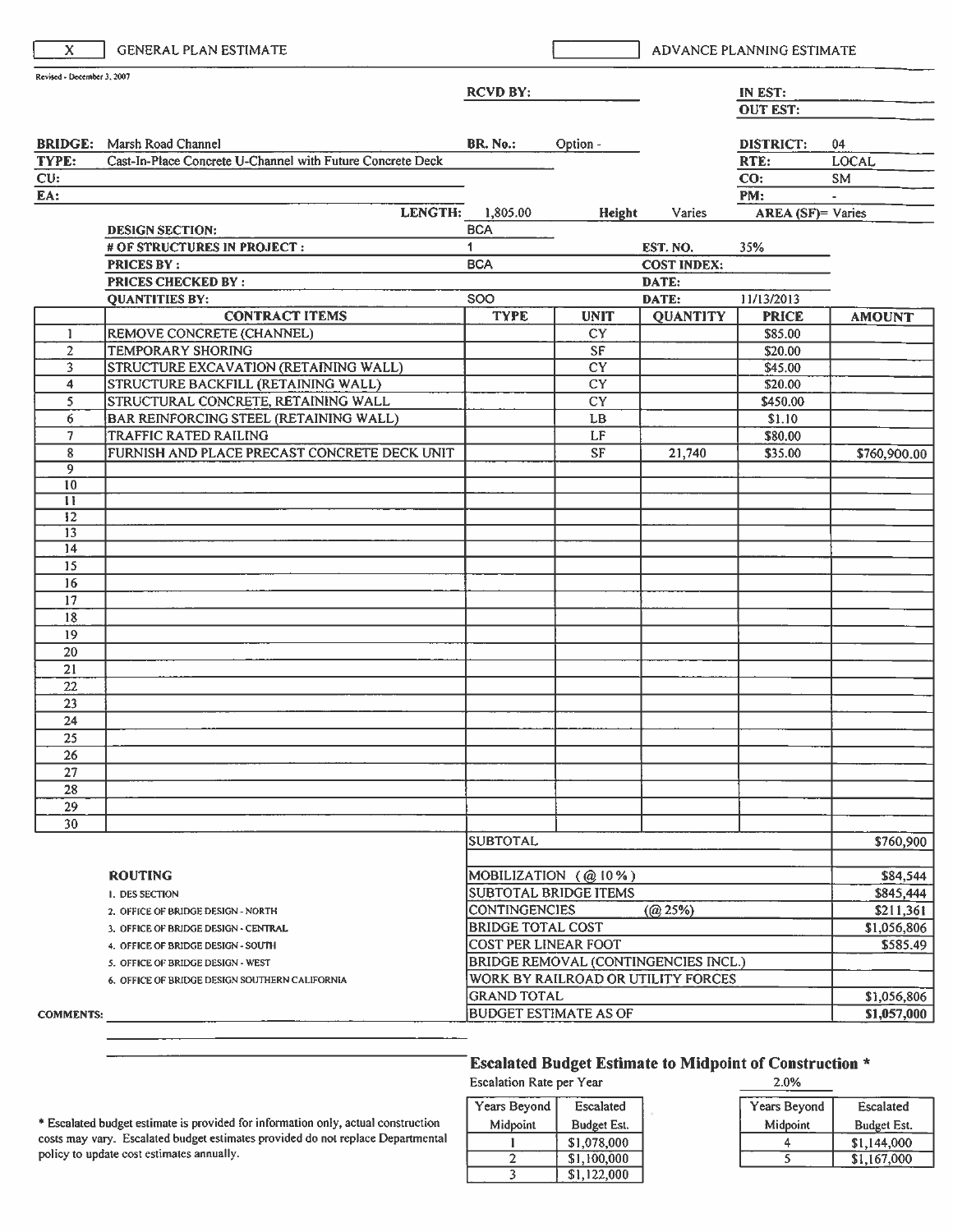| Revised - December 3, 2007<br>IN EST:<br><b>RCVD BY:</b><br><b>OUT EST:</b><br><b>BR. No.:</b><br>Option -<br><b>DISTRICT:</b><br><b>BRIDGE:</b> Marsh Road Channel<br>Cast-In-Place Concrete U-Channel with Future Boardwalk Structure<br>RTE:<br>TYPE:<br>CO:<br>CU:<br>PM:<br>EA:<br>LENGTH:<br>1,805.00<br>Height<br>Varies<br><b>BCA</b><br><b>DESIGN SECTION:</b><br>35%<br># OF STRUCTURES IN PROJECT :<br>1<br>EST. NO.<br><b>BCA</b><br><b>COST INDEX:</b><br><b>PRICES BY:</b><br><b>PRICES CHECKED BY:</b><br>DATE:<br>SOO<br>11/13/2013<br>DATE:<br><b>QUANTITIES BY:</b><br><b>QUANTITY</b><br><b>CONTRACT ITEMS</b><br><b>TYPE</b><br><b>PRICE</b><br><b>UNIT</b><br>REMOVE CONCRETE (CHANNEL)<br><b>CY</b><br>818<br>\$85.00<br>Ŧ<br>$\overline{\mathsf{S}}$ F<br><b>TEMPORARY SHORING</b><br>15,024<br>\$20.00<br>$\overline{2}$<br>STRUCTURE EXCAVATION (RETAINING WALL)<br>CY<br>2,335<br>\$45.00<br>3 | 04<br><b>LOCAL</b><br><b>SM</b><br>$\overline{a}$<br><b>AREA</b> (SF)= Varies |
|--------------------------------------------------------------------------------------------------------------------------------------------------------------------------------------------------------------------------------------------------------------------------------------------------------------------------------------------------------------------------------------------------------------------------------------------------------------------------------------------------------------------------------------------------------------------------------------------------------------------------------------------------------------------------------------------------------------------------------------------------------------------------------------------------------------------------------------------------------------------------------------------------------------------------|-------------------------------------------------------------------------------|
|                                                                                                                                                                                                                                                                                                                                                                                                                                                                                                                                                                                                                                                                                                                                                                                                                                                                                                                          |                                                                               |
|                                                                                                                                                                                                                                                                                                                                                                                                                                                                                                                                                                                                                                                                                                                                                                                                                                                                                                                          |                                                                               |
|                                                                                                                                                                                                                                                                                                                                                                                                                                                                                                                                                                                                                                                                                                                                                                                                                                                                                                                          |                                                                               |
|                                                                                                                                                                                                                                                                                                                                                                                                                                                                                                                                                                                                                                                                                                                                                                                                                                                                                                                          |                                                                               |
|                                                                                                                                                                                                                                                                                                                                                                                                                                                                                                                                                                                                                                                                                                                                                                                                                                                                                                                          |                                                                               |
|                                                                                                                                                                                                                                                                                                                                                                                                                                                                                                                                                                                                                                                                                                                                                                                                                                                                                                                          |                                                                               |
|                                                                                                                                                                                                                                                                                                                                                                                                                                                                                                                                                                                                                                                                                                                                                                                                                                                                                                                          |                                                                               |
|                                                                                                                                                                                                                                                                                                                                                                                                                                                                                                                                                                                                                                                                                                                                                                                                                                                                                                                          |                                                                               |
|                                                                                                                                                                                                                                                                                                                                                                                                                                                                                                                                                                                                                                                                                                                                                                                                                                                                                                                          |                                                                               |
|                                                                                                                                                                                                                                                                                                                                                                                                                                                                                                                                                                                                                                                                                                                                                                                                                                                                                                                          |                                                                               |
|                                                                                                                                                                                                                                                                                                                                                                                                                                                                                                                                                                                                                                                                                                                                                                                                                                                                                                                          |                                                                               |
|                                                                                                                                                                                                                                                                                                                                                                                                                                                                                                                                                                                                                                                                                                                                                                                                                                                                                                                          |                                                                               |
|                                                                                                                                                                                                                                                                                                                                                                                                                                                                                                                                                                                                                                                                                                                                                                                                                                                                                                                          | <b>AMOUNT</b>                                                                 |
|                                                                                                                                                                                                                                                                                                                                                                                                                                                                                                                                                                                                                                                                                                                                                                                                                                                                                                                          | \$69,530.00                                                                   |
|                                                                                                                                                                                                                                                                                                                                                                                                                                                                                                                                                                                                                                                                                                                                                                                                                                                                                                                          | \$300,480.00                                                                  |
|                                                                                                                                                                                                                                                                                                                                                                                                                                                                                                                                                                                                                                                                                                                                                                                                                                                                                                                          | \$105,075.00                                                                  |
| $\overline{CY}$<br>STRUCTURE BACKFILL (RETAINING WALL)<br>941<br>\$20.00<br>$\overline{4}$                                                                                                                                                                                                                                                                                                                                                                                                                                                                                                                                                                                                                                                                                                                                                                                                                               | \$18,820.00                                                                   |
| <b>CY</b><br>STRUCTURAL CONCRETE, RETAINING WALL<br>1,863<br>\$450.00<br>5.                                                                                                                                                                                                                                                                                                                                                                                                                                                                                                                                                                                                                                                                                                                                                                                                                                              | \$838,350.00                                                                  |
| $\mathbf{L}\mathbf{B}$<br>\$1.10<br>BAR REINFORCING STEEL (RETAINING WALL)<br>217,971<br>6                                                                                                                                                                                                                                                                                                                                                                                                                                                                                                                                                                                                                                                                                                                                                                                                                               | \$239,768.10                                                                  |
| LF<br>1,805<br>\$80.00<br>7<br><b>TRAFFIC RATED RAILING</b>                                                                                                                                                                                                                                                                                                                                                                                                                                                                                                                                                                                                                                                                                                                                                                                                                                                              | \$144,400.00                                                                  |
| <b>SF</b><br>8<br>FURNISH PREFABRICATED STEEL TRUSS BRIDGE<br>14,440<br>\$100.00                                                                                                                                                                                                                                                                                                                                                                                                                                                                                                                                                                                                                                                                                                                                                                                                                                         | \$1,444,000.00                                                                |
| 9<br>10                                                                                                                                                                                                                                                                                                                                                                                                                                                                                                                                                                                                                                                                                                                                                                                                                                                                                                                  |                                                                               |
| $_{11}$                                                                                                                                                                                                                                                                                                                                                                                                                                                                                                                                                                                                                                                                                                                                                                                                                                                                                                                  |                                                                               |
| 12                                                                                                                                                                                                                                                                                                                                                                                                                                                                                                                                                                                                                                                                                                                                                                                                                                                                                                                       |                                                                               |
| $\overline{13}$                                                                                                                                                                                                                                                                                                                                                                                                                                                                                                                                                                                                                                                                                                                                                                                                                                                                                                          |                                                                               |
| $\overline{14}$                                                                                                                                                                                                                                                                                                                                                                                                                                                                                                                                                                                                                                                                                                                                                                                                                                                                                                          |                                                                               |
| 15                                                                                                                                                                                                                                                                                                                                                                                                                                                                                                                                                                                                                                                                                                                                                                                                                                                                                                                       |                                                                               |
| 16                                                                                                                                                                                                                                                                                                                                                                                                                                                                                                                                                                                                                                                                                                                                                                                                                                                                                                                       |                                                                               |
| 17                                                                                                                                                                                                                                                                                                                                                                                                                                                                                                                                                                                                                                                                                                                                                                                                                                                                                                                       |                                                                               |
| 18                                                                                                                                                                                                                                                                                                                                                                                                                                                                                                                                                                                                                                                                                                                                                                                                                                                                                                                       |                                                                               |
| 19                                                                                                                                                                                                                                                                                                                                                                                                                                                                                                                                                                                                                                                                                                                                                                                                                                                                                                                       |                                                                               |
| 20                                                                                                                                                                                                                                                                                                                                                                                                                                                                                                                                                                                                                                                                                                                                                                                                                                                                                                                       |                                                                               |
| 21                                                                                                                                                                                                                                                                                                                                                                                                                                                                                                                                                                                                                                                                                                                                                                                                                                                                                                                       |                                                                               |
| 22                                                                                                                                                                                                                                                                                                                                                                                                                                                                                                                                                                                                                                                                                                                                                                                                                                                                                                                       |                                                                               |
| 23                                                                                                                                                                                                                                                                                                                                                                                                                                                                                                                                                                                                                                                                                                                                                                                                                                                                                                                       |                                                                               |
| 24                                                                                                                                                                                                                                                                                                                                                                                                                                                                                                                                                                                                                                                                                                                                                                                                                                                                                                                       |                                                                               |
| 25                                                                                                                                                                                                                                                                                                                                                                                                                                                                                                                                                                                                                                                                                                                                                                                                                                                                                                                       |                                                                               |
| 26<br>27                                                                                                                                                                                                                                                                                                                                                                                                                                                                                                                                                                                                                                                                                                                                                                                                                                                                                                                 |                                                                               |
| 28                                                                                                                                                                                                                                                                                                                                                                                                                                                                                                                                                                                                                                                                                                                                                                                                                                                                                                                       |                                                                               |
| 29                                                                                                                                                                                                                                                                                                                                                                                                                                                                                                                                                                                                                                                                                                                                                                                                                                                                                                                       |                                                                               |
| 30                                                                                                                                                                                                                                                                                                                                                                                                                                                                                                                                                                                                                                                                                                                                                                                                                                                                                                                       |                                                                               |
| <b>SUBTOTAL</b>                                                                                                                                                                                                                                                                                                                                                                                                                                                                                                                                                                                                                                                                                                                                                                                                                                                                                                          | \$3,160,423                                                                   |
|                                                                                                                                                                                                                                                                                                                                                                                                                                                                                                                                                                                                                                                                                                                                                                                                                                                                                                                          |                                                                               |
| MOBILIZATION (@10%)<br><b>ROUTING</b>                                                                                                                                                                                                                                                                                                                                                                                                                                                                                                                                                                                                                                                                                                                                                                                                                                                                                    | \$351,158                                                                     |
| SUBTOTAL BRIDGE ITEMS<br><b>I. DES SECTION</b>                                                                                                                                                                                                                                                                                                                                                                                                                                                                                                                                                                                                                                                                                                                                                                                                                                                                           | \$3,511,581                                                                   |
| <b>CONTINGENCIES</b><br>(Q25%)<br>2. OFFICE OF BRIDGE DESIGN - NORTH                                                                                                                                                                                                                                                                                                                                                                                                                                                                                                                                                                                                                                                                                                                                                                                                                                                     | \$877,895                                                                     |
| <b>BRIDGE TOTAL COST</b><br>3. OFFICE OF BRIDGE DESIGN - CENTRAL                                                                                                                                                                                                                                                                                                                                                                                                                                                                                                                                                                                                                                                                                                                                                                                                                                                         | \$4,389,477                                                                   |
| COST PER LINEAR FOOT<br>4. OFFICE OF BRIDGE DESIGN - SOUTH                                                                                                                                                                                                                                                                                                                                                                                                                                                                                                                                                                                                                                                                                                                                                                                                                                                               | \$2,431.84                                                                    |
| BRIDGE REMOVAL (CONTINGENCIES INCL.)<br>5. OFFICE OF BRIDGE DESIGN - WEST                                                                                                                                                                                                                                                                                                                                                                                                                                                                                                                                                                                                                                                                                                                                                                                                                                                |                                                                               |
| WORK BY RAILROAD OR UTILITY FORCES<br>6. OFFICE OF BRIDGE DESIGN SOUTHERN CALIFORNIA                                                                                                                                                                                                                                                                                                                                                                                                                                                                                                                                                                                                                                                                                                                                                                                                                                     |                                                                               |
| <b>GRAND TOTAL</b>                                                                                                                                                                                                                                                                                                                                                                                                                                                                                                                                                                                                                                                                                                                                                                                                                                                                                                       | \$4,389,477                                                                   |
| <b>BUDGET ESTIMATE AS OF</b><br><b>COMMENTS:</b>                                                                                                                                                                                                                                                                                                                                                                                                                                                                                                                                                                                                                                                                                                                                                                                                                                                                         | \$4,389,000                                                                   |

Escalation Rate per Year

| Years Beyond | Escalated   |
|--------------|-------------|
| Midpoint     | Budget Est. |
|              | \$4,477,000 |
|              | \$4,567,000 |
|              | \$4,658,000 |

| 2.VL/0       |             |
|--------------|-------------|
| Years Beyond | Escalated   |
| Midpoint     | Budget Est. |
|              | \$4,751,000 |
|              | \$4,846,000 |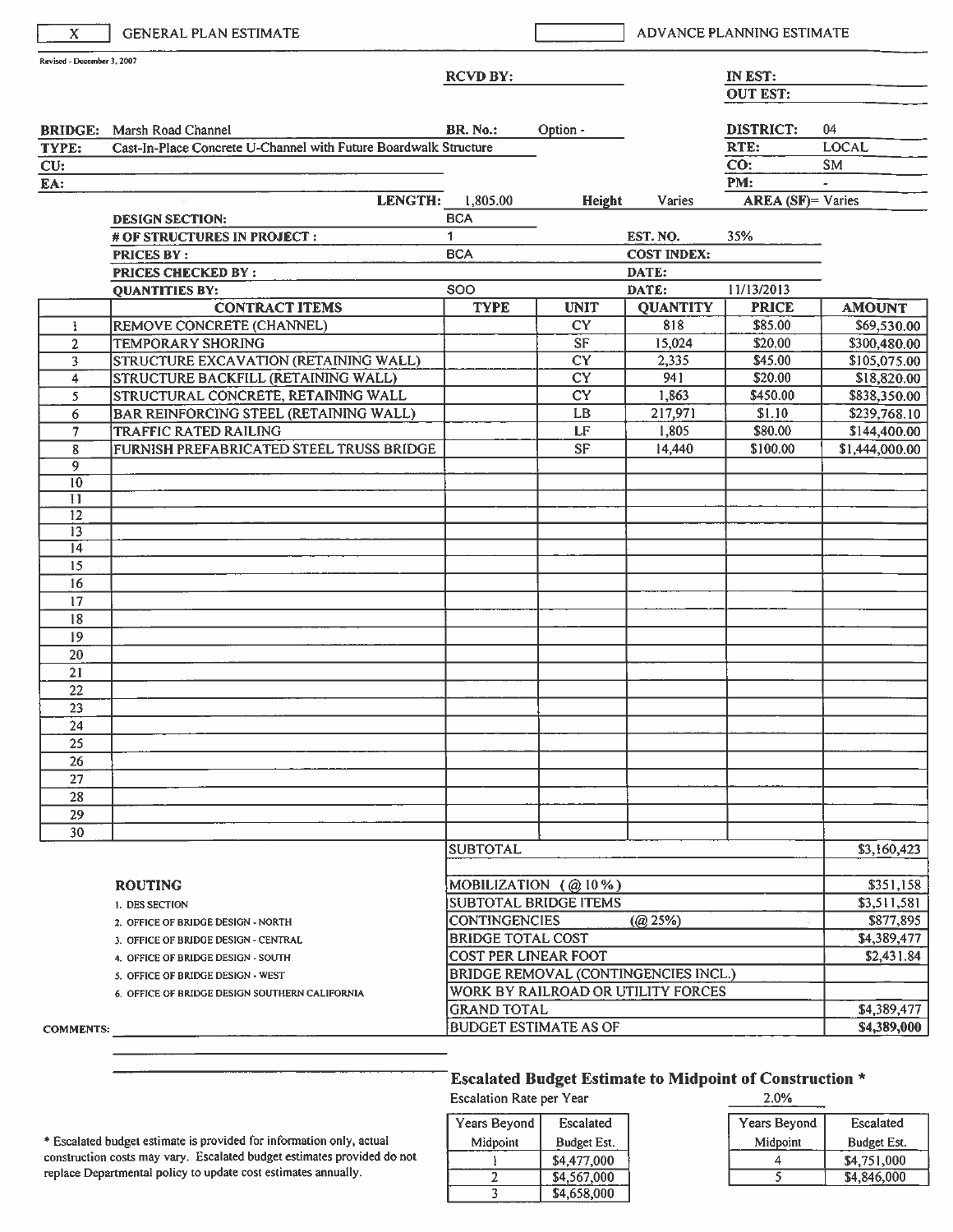| $\mathbf{x}$               | <b>GENERAL PLAN ESTIMATE</b>                                     |                                                     |                                      |                                | ADVANCE PLANNING ESTIMATE |                |
|----------------------------|------------------------------------------------------------------|-----------------------------------------------------|--------------------------------------|--------------------------------|---------------------------|----------------|
| Revised - December 3, 2007 |                                                                  | <b>RCVD BY:</b>                                     |                                      |                                | IN EST:                   |                |
|                            |                                                                  |                                                     |                                      |                                | <b>OUT EST:</b>           |                |
|                            | <b>BRIDGE:</b> Marsh Road Channel                                | <b>BR.</b> No.:                                     | Option -                             |                                | <b>DISTRICT:</b>          | 04             |
| TYPE:                      | Cast-In-Place Concrete U-Channel with Future Boardwalk Structure |                                                     |                                      |                                | RTE:                      | <b>LOCAL</b>   |
| CU:                        |                                                                  |                                                     |                                      |                                | CO:                       | SM             |
| EA:                        |                                                                  |                                                     |                                      |                                | PM:                       | $\blacksquare$ |
|                            | LENGTH:                                                          | 1,805.00                                            | Height                               | Varies                         | AREA (SF)= Varies         |                |
|                            | <b>DESIGN SECTION:</b>                                           | <b>BCA</b>                                          |                                      |                                |                           |                |
|                            | # OF STRUCTURES IN PROJECT :<br><b>PRICES BY:</b>                | 1<br><b>BCA</b>                                     |                                      | EST. NO.<br><b>COST INDEX:</b> | 35%                       |                |
|                            | <b>PRICES CHECKED BY:</b>                                        |                                                     |                                      | DATE:                          |                           |                |
|                            | <b>QUANTITIES BY:</b>                                            | SOO                                                 |                                      | DATE:                          | 11/13/2013                |                |
|                            | <b>CONTRACT ITEMS</b>                                            | <b>TYPE</b>                                         | <b>UNIT</b>                          | <b>QUANTITY</b>                | <b>PRICE</b>              | <b>AMOUNT</b>  |
| 1                          | REMOVE CONCRETE (CHANNEL)                                        |                                                     | <b>CY</b>                            | 818                            | \$85.00                   | \$69,530.00    |
| $\overline{2}$             | TEMPORARY SHORING                                                |                                                     | SF                                   | 15,024                         | \$20.00                   | \$300,480.00   |
| 3                          | <b>STRUCTURE EXCAVATION (RETAINING WALL)</b>                     |                                                     | $\overline{CY}$                      | 2,335                          | \$45.00                   | \$105,075.00   |
| 4                          | STRUCTURE BACKFILL (RETAINING WALL)                              |                                                     | $\overline{\text{CY}}$               | 941                            | \$20.00                   | \$18,820.00    |
| 5                          | STRUCTURAL CONCRETE, RETAINING WALL                              |                                                     | <b>CY</b>                            | 1,863                          | \$450.00                  | \$838,350.00   |
| 6                          | BAR REINFORCING STEEL (RETAINING WALL)                           |                                                     | LB.                                  | 217,971                        | \$1.10                    | \$239,768.10   |
| $\tau$                     | <b>TRAFFIC RATED RAILING</b>                                     |                                                     | LF                                   | 1,805                          | \$80.00                   | \$144,400.00   |
| 8                          | FURNISH PREFABRICATED STEEL TRUSS BRIDGE                         |                                                     | <b>SF</b>                            |                                | \$100.00                  |                |
| $\overline{9}$             |                                                                  |                                                     |                                      |                                |                           |                |
| $\overline{10}$            |                                                                  |                                                     |                                      |                                |                           |                |
| 11<br>12                   |                                                                  |                                                     |                                      |                                |                           |                |
| $\overline{13}$            |                                                                  |                                                     |                                      |                                |                           |                |
| $\overline{14}$            |                                                                  |                                                     |                                      |                                |                           |                |
| $\overline{15}$            |                                                                  |                                                     |                                      |                                |                           |                |
| 16                         |                                                                  |                                                     |                                      |                                |                           |                |
| 17                         |                                                                  |                                                     |                                      |                                |                           |                |
| 18                         |                                                                  |                                                     |                                      |                                |                           |                |
| 19                         |                                                                  |                                                     |                                      |                                |                           |                |
| 20                         |                                                                  |                                                     |                                      |                                |                           |                |
| 21                         |                                                                  |                                                     |                                      |                                |                           |                |
| 22                         |                                                                  |                                                     |                                      |                                |                           |                |
| 23                         |                                                                  |                                                     |                                      |                                |                           |                |
| 24                         |                                                                  |                                                     |                                      |                                |                           |                |
| 25                         |                                                                  |                                                     |                                      |                                |                           |                |
| 26                         |                                                                  |                                                     |                                      |                                |                           |                |
| 27                         |                                                                  |                                                     |                                      |                                |                           |                |
| 28                         |                                                                  |                                                     |                                      |                                |                           |                |
| 29<br>30                   |                                                                  |                                                     |                                      |                                |                           |                |
|                            |                                                                  | <b>SUBTOTAL</b>                                     |                                      |                                |                           | \$1,716,423    |
|                            |                                                                  |                                                     |                                      |                                |                           |                |
|                            | <b>ROUTING</b>                                                   |                                                     |                                      |                                |                           | \$190,714      |
|                            | 1. DES SECTION                                                   | MOBILIZATION (@10%)<br><b>SUBTOTAL BRIDGE ITEMS</b> |                                      |                                |                           | \$1,907,137    |
|                            | 2. OFFICE OF BRIDGE DESIGN - NORTH                               | <b>CONTINGENCIES</b>                                |                                      | (Q25%)                         |                           | \$476,784      |
|                            | 3. OFFICE OF BRIDGE DESIGN - CENTRAL                             | <b>BRIDGE TOTAL COST</b>                            |                                      |                                |                           | \$2,383,921    |
|                            | 4. OFFICE OF BRIDGE DESIGN - SOUTH                               | <b>COST PER LINEAR FOOT</b>                         |                                      |                                |                           | \$1,320.73     |
|                            | 5. OFFICE OF BRIDGE DESIGN - WEST                                |                                                     | BRIDGE REMOVAL (CONTINGENCIES INCL.) |                                |                           |                |
|                            | 6. OFFICE OF BRIDGE DESIGN SOUTHERN CALIFORNIA                   |                                                     | WORK BY RAILROAD OR UTILITY FORCES   |                                |                           |                |
|                            |                                                                  | <b>GRAND TOTAL</b>                                  |                                      |                                |                           | \$2,383,921    |
| <b>COMMENTS:</b>           |                                                                  |                                                     | <b>BUDGET ESTIMATE AS OF</b>         |                                |                           | \$2,384,000    |

#### **Escalated Budget Estimate to Midpoint of Construction \***  $\sim$  00/

Escalation Rate per Year

| Years Beyond | Escalated   |
|--------------|-------------|
| Midpoint     | Budget Est. |
|              | \$2,432,000 |
|              | \$2,481,000 |
|              | \$2,531,000 |

| 2.U%         |             |
|--------------|-------------|
| Years Beyond | Escalated   |
| Midpoint     | Budget Est. |
|              | \$2,582,000 |
|              | \$2,634,000 |